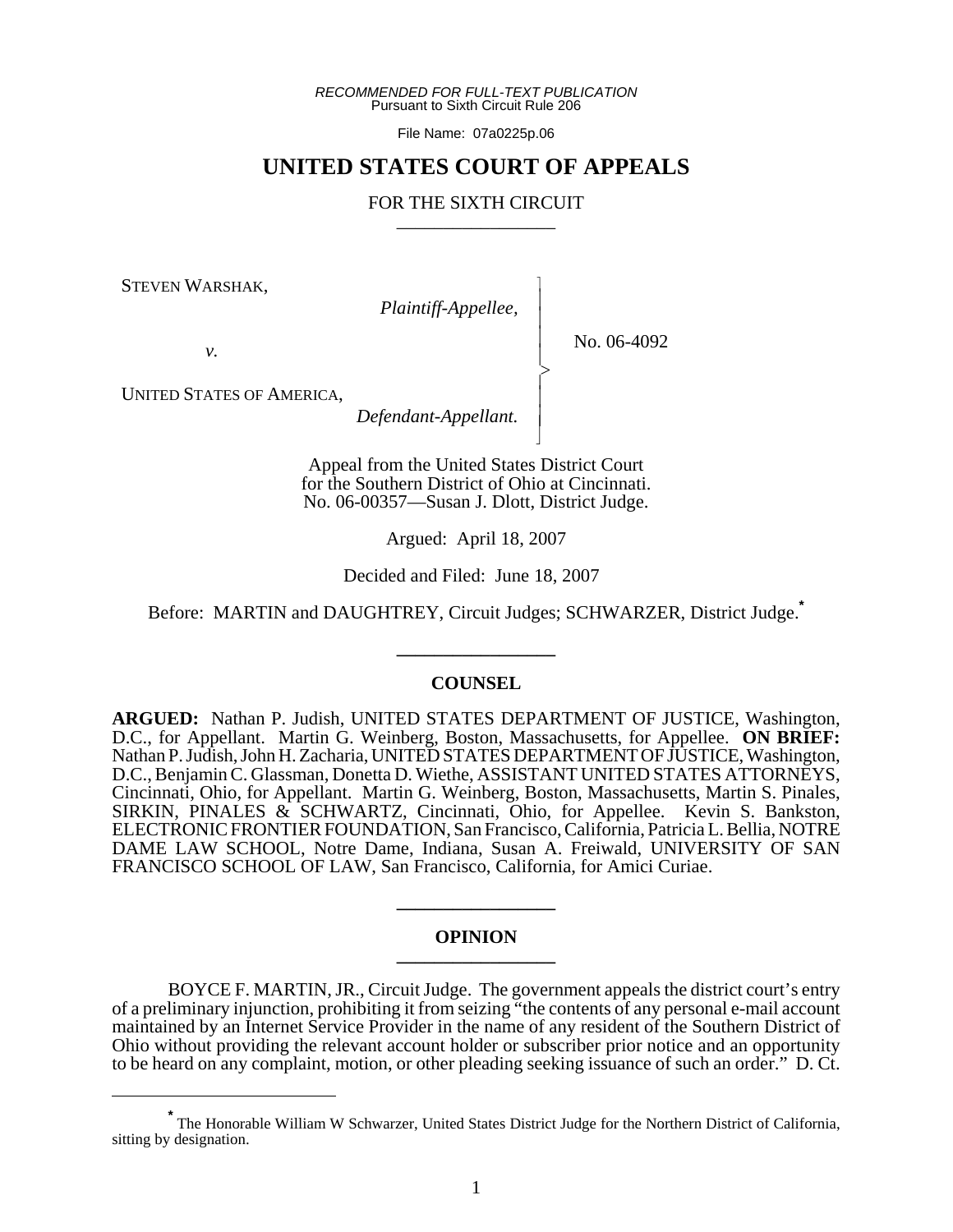Op. at 19. For the reasons discussed below, we largely affirm the district court's decision, requiring only that the preliminary injunction be slightly modified on remand.

I.

In March 2005, the United States was engaged in a criminal investigation of Plaintiff Steven Warshak and the company he owned, Berkeley Premium Nutraceuticals, Inc. The investigation pertained to allegations of mail and wire fraud, money laundering, and related federal offenses. On May 6, 2005, the government obtained an order from a United States Magistrate Judge in the Southern District of Ohio directing internet service provider ("ISP") NuVox Communications to turn over to government agents information pertaining to Warshak's e-mail account with NuVox. The information to be disclosed included (1) customer account information, such as application information, "account identifiers," "[b]illing information to include bank account numbers," contact information, and "[any] other information pertaining to the customer, including set up, synchronization, etc."; (2) "[t]he contents of wire or electronic communications (not in electronic storage unless greater than 181 days old) that were placed or stored in directories or files owned or controlled" by Warshak; and (3) "[a]ll Log files and backup tapes." Joint App'x at 49.

The order stated that it was issued under 18 U.S.C. § 2703, part of the Stored Communications Act ("SCA"), and that it was based on "specific and articulable facts showing that there are reasonable grounds to believe that the records or other information sought are relevant and material to an ongoing criminal investigation." The order was issued under seal, and prohibited NuVox from "disclos[ing] the existence of the Application or this Order of the Court, or the existence of this investigation, to the listed customer or to any person unless and until authorized to do so by the Court." The magistrate further ordered that "the notification by the government otherwise required under 18 U.S.C. § 2703(b)(1)(B) be delayed for ninety days." On September 12, 2005, the government obtained a nearly identical order pertaining to Yahoo, another ISP, that sought the same types of information from Warshak's Yahoo e-mail account and a Yahoo account identified with another individual named Ron Fricke.

On May 31, 2006, over a year after obtaining the NuVox order, the United States wrote to Warshak to notify him of both orders and their requirements.<sup>1</sup> The magistrate had unsealed both orders the previous day. Based on this disclosure, Warshak filed suit on June 12, 2006, seeking declaratory and injunctive relief, and alleging that the compelled disclosure of his e-mails without a warrant violated the Fourth Amendment and the SCA. After filing the complaint, Warshak's counsel sought the government's assurance that it would not seek additional orders under section 2703(d) directed at his e-mails, at least for some discrete period of time during the pendency of his civil suit. The government declined to provide any such assurance. In response, Warshak moved for a temporary restraining order and/or a preliminary injunction prohibiting such future searches. The district court held a telephonic hearing on the motions, and eventually granted part of the equitable relief sought by Warshak.

In considering the factors for a preliminary injunction, the district court reasoned that e-mails held by an ISP were roughly analogous to sealed letters, in which the sender maintains an expectation of privacy. This privacy interest requires that law enforcement officials obtain a warrant, based on a showing of probable cause, as a prerequisite to a search of the e-mails. Because it viewed Warshak's constitutional claim as meritorious, the district court deemed it unnecessary to examine his likelihood of success on the SCA claim. It also found that Warshak would suffer irreparable harm based on any additional constitutional violations, that such harm was imminent in

<sup>&</sup>lt;sup>1</sup>The government has conceded that it violated the statute by waiting for over a year without providing notice of the e-mail seizures to Warshak or seeking extensions of the delayed notification period, and it appears to have violated the magistrate's decision for the same reason.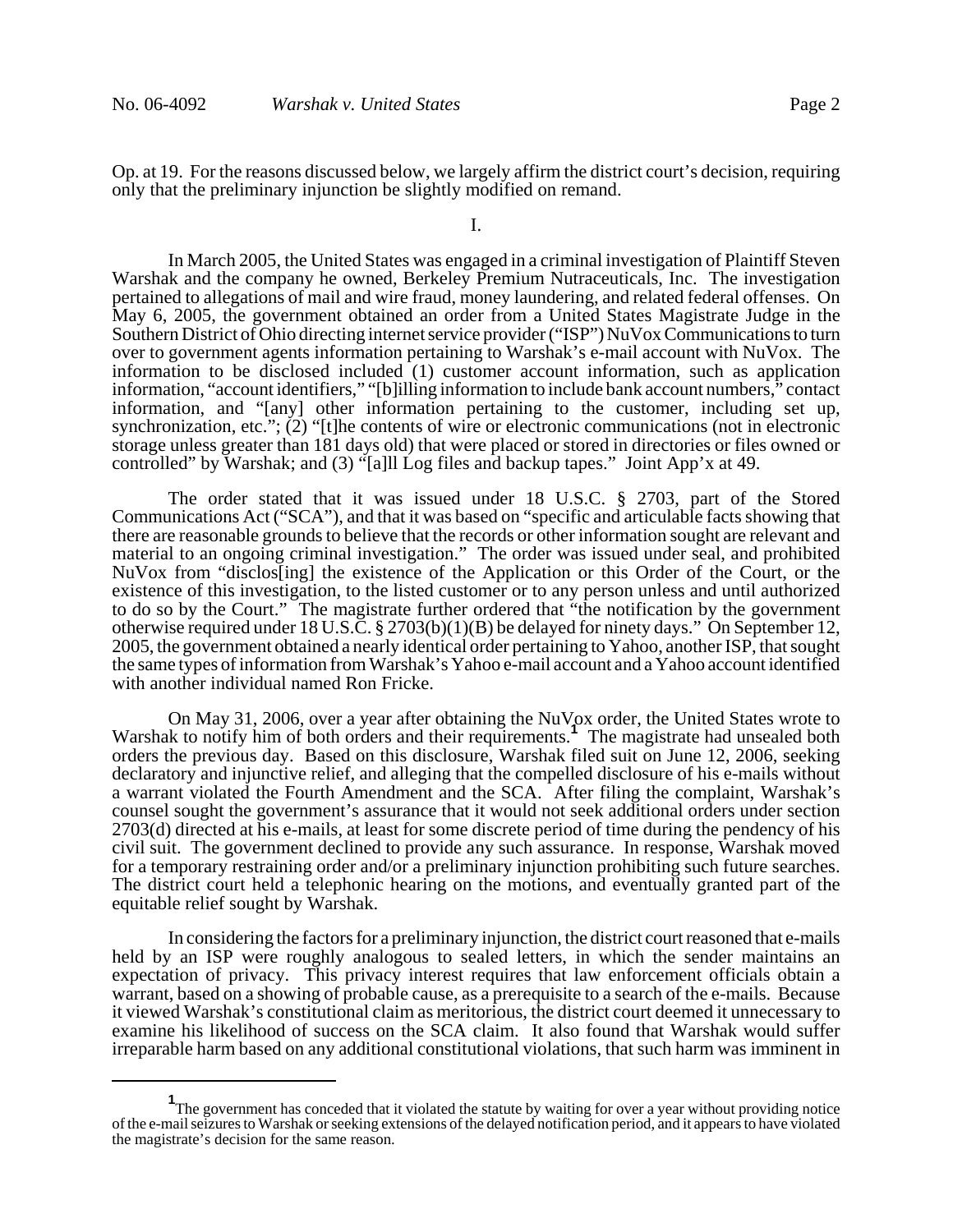light of the government's past violations and its refusal to agree not to conduct similar seizures in the future, that Warshak lacked an adequate remedy at law to protect his Fourth Amendment rights, and that the public interest in preventing constitutional violations weighed in favor of the injunction. The district court also made clear that further factual development would be necessary for a final disposition, and that the injunction was tailored to protect Warshak from constitutional violations in the interim.

The district court rejected the full scope of Warshak's request to enjoin the government from seizing any of his e-mails in the future. It stated that it was not "presently prepared to hold that 18 U.S.C. § 2703(d) facially violates the Fourth Amendment by simple virtue of the fact that it authorizes the seizure of personal e-mails from commercial ISPs without a warrant and on less than a showing of probable cause." D. Ct. Op. at 16-17. The statute's authorization of this procedure based only on the government's *ex parte* representations struck the district court as more problematic, however, and it held that the "combination of a standard of proof less than probable cause and potentially broad *ex parte* authorization cannot stand." *Id*. at 17. As a result, it deemed the constitutional flaws of the statute "facial in nature," and agreed to preliminarily enjoin additional seizures of e-mails from an ISP account of any resident of the Southern District of Ohio without notice to the account holder and an opportunity for a hearing.

The gist of this remedy appears to be that when a hearing is required and the e-mail account holder is given an opportunity in court to resist the disclosure of information, any resulting order is more like a subpoena than a search warrant. Therefore the standard necessary to obtain an order under the SCA — that the government introduce "specific and articulable facts showing that there are reasonable grounds to believe that the contents" of the e-mail to be seized "are relevant and material to an ongoing criminal investigation" — is permissible as the functional equivalent of a subpoena given the subject's ability to contest the order in court. Because this standard is lower than the probable cause standard necessary to obtain a search warrant, it is sufficient to justify a warrantless search only in instances where notice is provided to the account holder.

The government appeals from the district court's ruling.

II.

The SCA, passed by Congress in 1986, is codified at 18 U.S.C. §§ 2701 to 2712, and contains a number of provisions pertaining to the accessibility of "stored wire and electronic communications and transactional records." Portions of the SCA that are not directly at stake here prohibit unauthorized access of electronic communications (§ 2701) and prohibit a service provider from divulging the contents of electronic communications that it is storing for a customer with certain exceptions pertaining to law enforcement needs (§ 2702). At issue in this case is § 2703, which provides procedures through which a governmental entity can access both user records and other subscriber information, and the content of electronic messages.

Subsection (a) requires the use of a warrant to access messages that have been in storage for 180 days or less. Subsection (b) provides that to obtain messages that have been stored for over 180 days, the government generally must either (1) obtain a search warrant, (2) use an administrative subpoena, or (3) obtain a court order. The latter two require prior notice to the subscriber, allowing the subscriber an opportunity for judicial review before the disclosure:

(b) Contents of wire or electronic communications in a remote computing service.

 (1) A governmental entity may require a provider of remote computing service to disclose the contents of any wire or electronic communication to which this paragraph is made applicable by paragraph (2) of this subsection--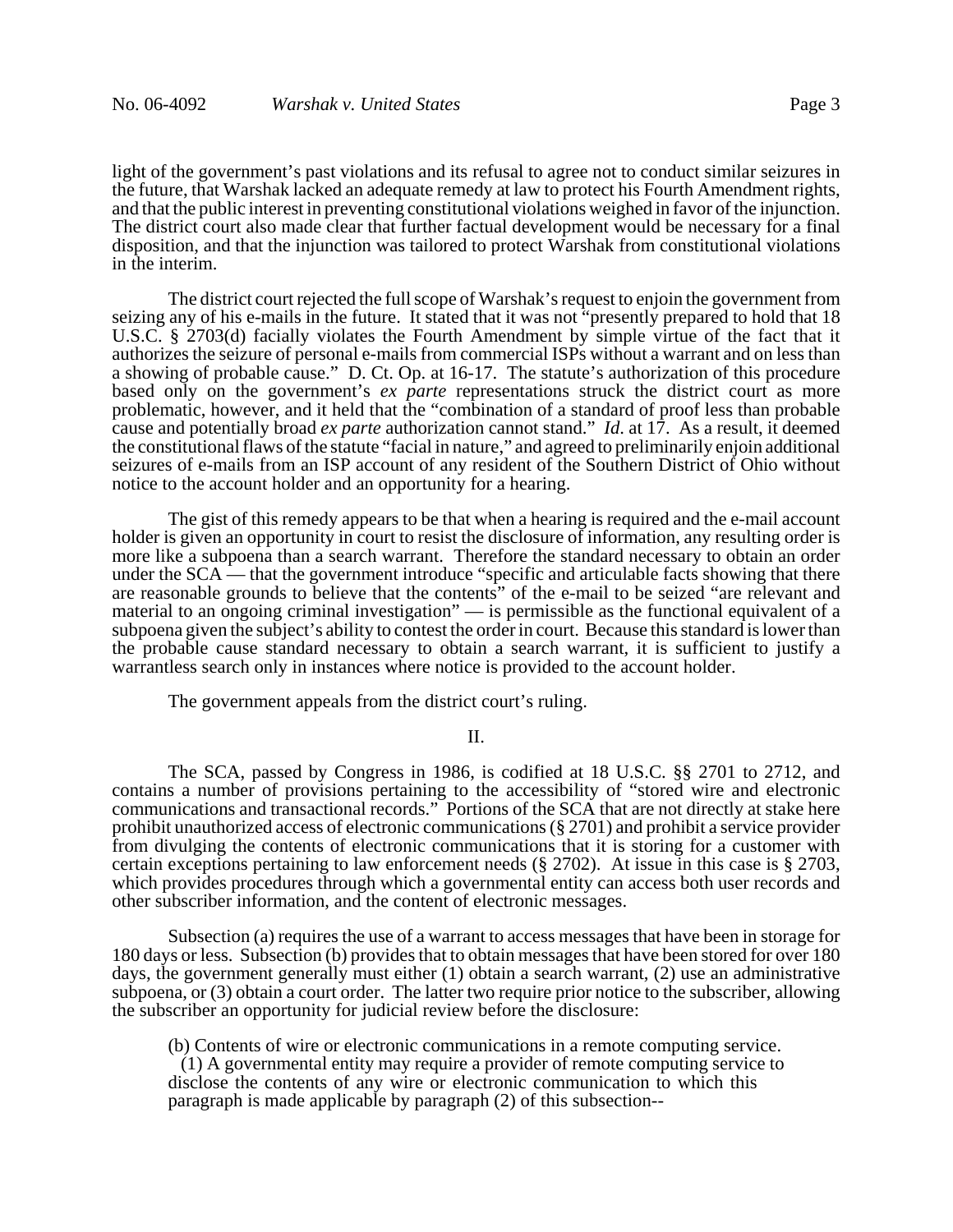(A) without required notice to the subscriber or customer, if the governmental entity obtains a warrant issued using the procedures described in the Federal Rules of Criminal Procedure by a court with jurisdiction over the offense under investigation or equivalent State warrant; or

 (B) with prior notice from the governmental entity to the subscriber or customer if the governmental entity--

(i) uses an administrative subpoena authorized by a Federal or State statute or a Federal or State grand jury or trial subpoena; or

**(ii) obtains a court order for such disclosure under subsection (d) of this section; except that delayed notice may be given pursuant to section 2705 of this title.**

18 U.S.C. 2703(b) (emphasis added). The final subsection cited here contains the exception to the requirement that the government must either provide notice to the subscriber if seeking either an SCA order or an administrative subpoena, or must, in the absence of notice, obtain a search warrant. This exception, which allows for delayed notice under section 2705, is the root of the present controversy.

Subsection (d), which is referenced in subsection (b), sets forth the procedure and requirements for obtaining a court order (as opposed to a warrant):

A court order for disclosure under subsection (b) or (c) may be issued by any court that is a court of competent jurisdiction and shall issue only if the governmental entity offers specific and articulable facts showing that there are reasonable grounds to believe that the contents of a wire or electronic communication, or the records or other information sought, are relevant and material to an ongoing criminal investigation. In the case of a State governmental authority, such a court order shall not issue if prohibited by the law of such State. A court issuing an order pursuant to this section, on a motion made promptly by the service provider, may quash or modify such order, if the information or records requested are unusually voluminous in nature or compliance with such order otherwise would cause an undue burden on such provider.

18 U.S.C. 2703(d). The parties agree that the standard of proof for a court order — "specific and articulable facts showing that there are reasonable grounds to believe that the contents . . . or records . . . are relevant and material to an ongoing criminal investigation" — falls short of probable cause.

Section 2705, which provides for delayed notice of a 2703(d) court order, states in relevant part:

(a) Delay of notification.

(1) A governmental entity acting under section 2703(b) of this title may--

(A) where a court order is sought, include in the application a request, which the court shall grant, for an order delaying the notification required under section 2703(b) of this title for a period not to exceed ninety days, if the court determines that there is reason to believe that notification of the existence of the court order may have an adverse result described in paragraph (2) of this subsection; or

 (B) where an administrative subpoena authorized by a Federal or State statute or a Federal or State grand jury subpoena is obtained, delay the notification required under section 2703(b) of this title for a period not to exceed ninety days upon the execution of a written certification of a supervisory official that there is reason to believe that notification of the existence of the subpoena may have an adverse result described in paragraph (2) of this subsection.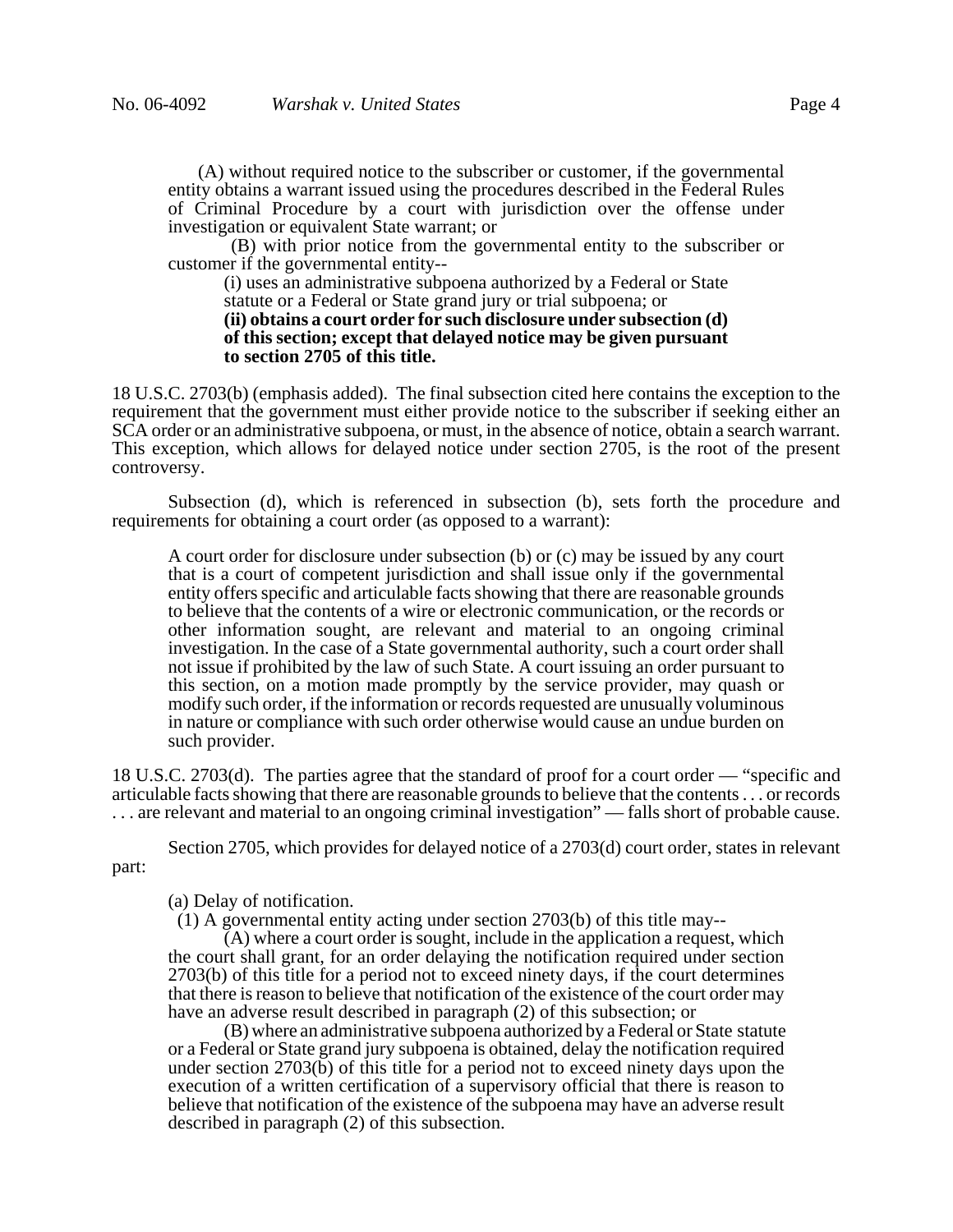(2) An adverse result for the purposes of paragraph (1) of this subsection is--

(A) endangering the life or physical safety of an individual;

(B) flight from prosecution;

(C) destruction of or tampering with evidence;

(D) intimidation of potential witnesses; or

(E) otherwise seriously jeopardizing an investigation or unduly delaying a trial.

\* \* \* \* \*

 (4) Extensions of the delay of notification provided in section 2703 of up to ninety days each may be granted by the court upon application, or by certification by a governmental entity, but only in accordance with subsection (b) of this section.

 (5) Upon expiration of the period of delay of notification under paragraph (1) or (4) of this subsection, the governmental entity shall serve upon, or deliver by registered or first-class mail to, the customer or subscriber a copy of the process or request together with notice that--

 (A) states with reasonable specificity the nature of the law enforcement inquiry; and

(B) informs such customer or subscriber--

(i) that information maintained for such customer or subscriber by the service provider named in such process or request was supplied to or requested by that governmental authority and the date on which the supplying or request took place;

(ii) that notification of such customer or subscriber was delayed;

(iii) what governmental entity or court made the certification or determination pursuant to which that delay was made; and

(iv) which provision of this chapter allowed such delay.

Subsection (b) of section 2705 similarly allows the government to obtain a court order prohibiting the ISP from notifying the account holder "of the existence of the warrant, subpoena, or court order," when the government is not required to provide him notice. These provisions of sections 2703 and 2705 largely govern the seizures of Warshak's e-mails.**<sup>2</sup>**

The injunctive relief imposed by the district court has a specific narrow application to portions of the SCA. It would still allow seizures of e-mails pursuant to a warrant or with prior notice to a subscriber. The portions that it enjoins are the exception provided in section  $2703(b)(1)(B)(ii)$ , which allows for a court order with delayed notice to the account holder, and the

<sup>2&</sup>lt;br>Although the remaining subsections of 2703 are not directly relevant to Warshak's present challenge, they are nevertheless informative. Subsection (c) provides a different and somewhat broader procedure by which the government may obtain records and other subscriber information, as opposed to the content of electronic messages. In addition to allowing a governmental entity to obtain such records with a warrant, a court order, or with the subscriber's consent, the statute provides for mandatory disclosure of particular subscriber records, such as name, address, telephone connection records, session times and durations, network identifying information, and means of payment for services. *See* 18 U.S.C. § 2703(c). Also noteworthy is subsection (f), which requires a provider to preserve evidence when requested by a governmental entity. This mechanism is designed to assist law enforcement in cases where they are required to provide notice to the subscriber but are concerned that he might destroy evidence prior to its seizure:

<sup>(</sup>f) Requirement to preserve evidence.

 <sup>(1)</sup> In general. A provider of wire or electronic communication services or a remote computing service, upon the request of a governmental entity, shall take all necessary steps to preserve records and other evidence in its possession pending the issuance of a court order or other process.

 <sup>(2)</sup> Period of retention. Records referred to in paragraph (1) shall be retained for a period of 90 days, which shall be extended for an additional 90-day period upon a renewed request by the governmental entity.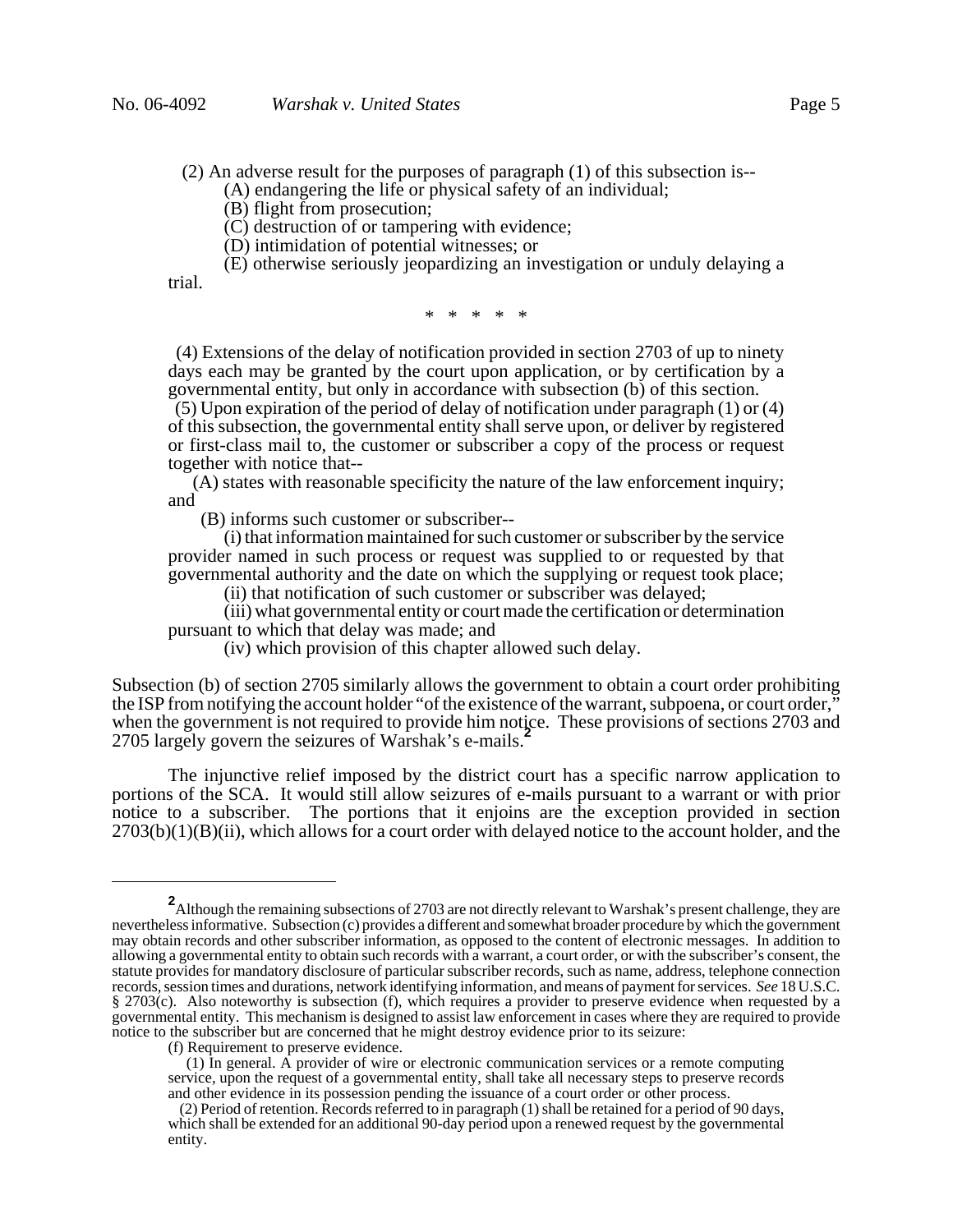procedures provided in section 2705, which are incorporated by reference into section  $2703(b)(1)(B)(ii)$ .

III.

The government focuses on four issues in challenging the preliminary injunction. First, it argues that Warshak's claims are not justiciable in the first instance, based on the doctrines of standing and ripeness. Second, it contends that the Fourth Amendment's probable cause standard is inapplicable in the context of SCA seizures, which it likens to compelled disclosures. This issue primarily covers Warhsak's likelihood of success on the merits, the first factor in the preliminary injunction analysis. Next, it argues that Warshak's claims are not the proper subject of a facial challenge to the provisions of the SCA in question. Finally, it challenges the district court's balancing of the remaining preliminary injunction factors.

We review a district court's decision regarding a preliminary injunction for an abuse of discretion. *Overstreet v. Lexington-Fayette Urban County Gov't*, 305 F.3d 566, 573 (6th Cir. 2002). Four factors must be considered and balanced by the district court in making its determination: "(1) whether the plaintiff has established a substantial likelihood or probability of success on the merits; (2) whether there is a threat of irreparable harm to the plaintiff; (3) whether issuance of the injunction would cause substantial harm to others; and (4) whether the public interest would be served by granting injunctive relief." *Nightclubs, Inc. v. City of Paducah*, 202 F.3d 884, 888 (6th Cir. 2000) (overruled on other grounds, *City of Littleton v. Z. J. Gifts D-4, L.L.C.,* 541 U.S. 774, 784 (2004)). "'The district court's determination will be disturbed only if the district court relied upon clearly erroneous findings of fact, improperly applied the governing law, or used an erroneous legal standard.'" *Id*. (quoting *Connection Distrib. Co. v. Reno*, 154 F.3d 281, 288 (6th Cir. 1998)).

We review de novo the legal questions of standing and ripeness. *See Prime Media v. City of Brentwood*, No. 05-6343, 2007 U.S. App. LEXIS 10862, at \*9 (6th Cir. May 8, 2006).

#### **A. Standing and Ripeness**

### *1. Standing*

The government first asserts that the district court lacked subject matter jurisdiction to entertain Warshak's claims, both because Warshak lacked standing to challenge future searches under the SCA, and because his claims were not ripe for review. To establish standing, a plaintiff must allege "(1) an injury that is (2) 'fairly traceable to the defendant's allegedly unlawful conduct' and that is (3) 'likely to be redressed by the requested relief.'" *Id*. at \*11 (quoting *Lujan v. Defenders of Wildlife*, 504 U.S. 555, 560 (1992)). Where a plaintiff seeks injunctive relief, a natural outgrowth of these factors requires a showing of ongoing injury or an imminent threat of future injury. *See O'Shea v. Littleton*, 414 U.S. 488, 495-96 (1974) ("Past exposure to illegal conduct does not in itself show a present case or controversy regarding injunctive relief . . . if unaccompanied by any continuing, present adverse effects."); *but see Los Angeles v. Lyons*, 461 U.S. 95, 102 (1983) ("Past wrongs [are] evidence bearing on 'whether there is a real and immediate threat of repeated injury.'" (quoting *O'Shea*, 414 U.S. at 495-96)). Although past harm to a plaintiff seeking injunctive relief can serve as relevant evidence, he must also show a threat that is "sufficiently real and immediate" to establish the "prospect of future injury" as part of the standing requirement. *Lyons*, 461 U.S. at 102-103 (1983) (citing *O'Shea*, 414 U.S. at 496-97). The district court found that Warshak showed a sufficient threat of imminent harm, in light of the past seizures of his e-mails and the fact that the government "refused to pledge not to obtain or enforce future 2703(d) orders of this kind against other e-mail accounts of Warshak's." D. Ct. Op. at 12.

The government relies primarily upon *Lyons* to support its contention that Warshak's claims are largely hypothetical, and do not support a showing of imminent harm. In *Lyons*, the plaintiff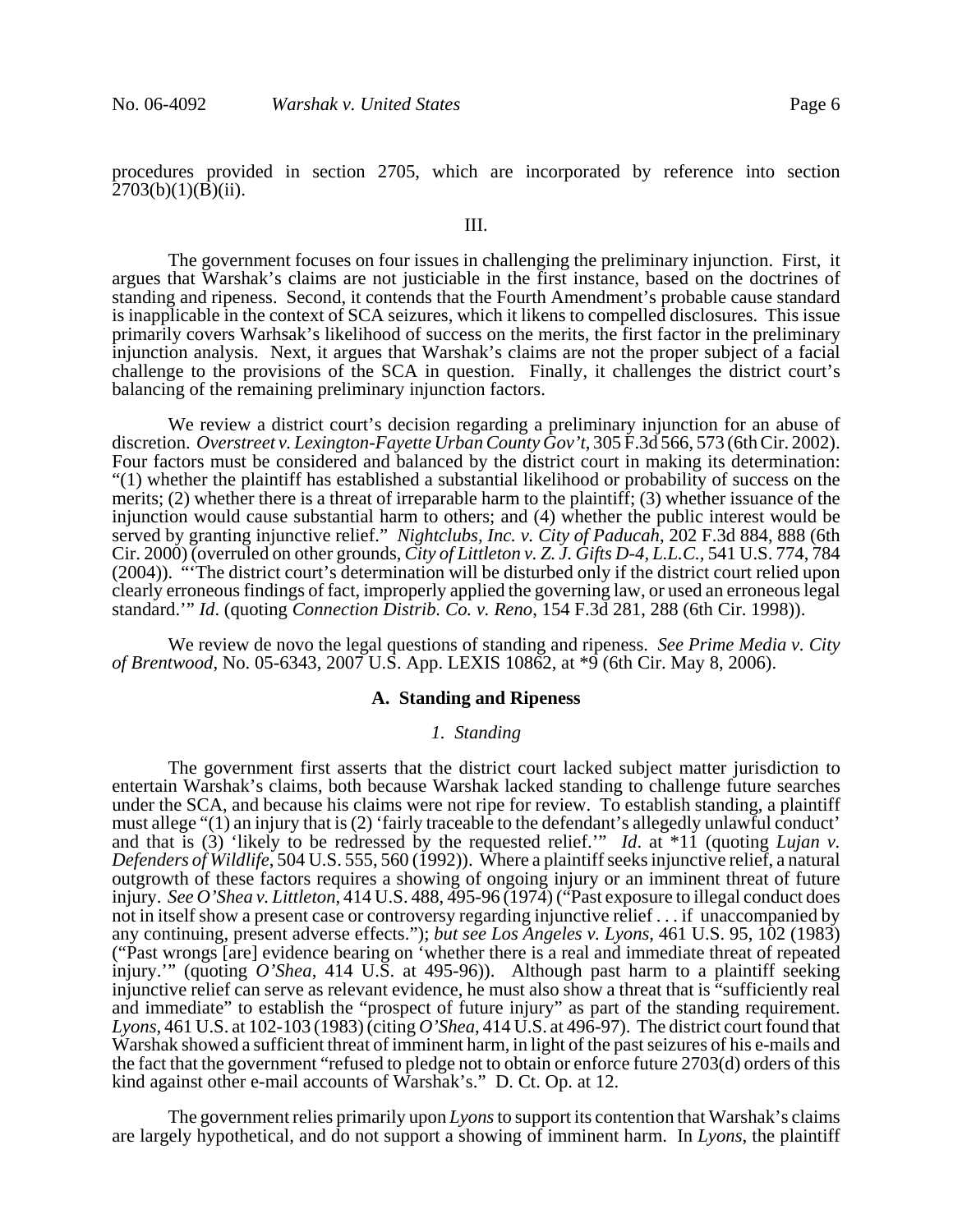sought injunctive relief against the use of chokeholds by Los Angeles police after he had been put in a chokehold himself. 461 U.S. at 105. The Supreme Court determined that the plaintiff had failed to demonstrate any future harm upon which he would have standing to seek injunctive relief, because there was no imminent threat that he would be subjected to a chokehold again. *Id*. at 107. Among other things, the plaintiff could not show that the city had a policy authorizing the use of chokeholds or that all Los Angeles police always used chokeholds, and the Court was unwilling to assume that the plaintiff would voluntarily break the law again and be involved in a confrontation with police. *Id.* at 111 ("The speculative nature of Lyons' claim of future injury requires a finding that this prerequisite of equitable relief has not been fulfilled.").

 Warshak's claims are distinguishable from those in *Lyons* for several reasons. First, unlike in *Lyons*, the government clearly has a policy of seizing e-mails — the very practice that Warshak alleges is unconstitutional. There is no dispute about the existence of this policy: not only have Warshak's e-mails been seized twice pursuant to the policy, and not only has the government refused to abstain from future seizures, but a statute explicitly authorizes the challenged government action. The presence of this policy and its applicability to Warshak are likely sufficient on their own to give Warshak standing to seek equitable relief. *See Lyons*, 461 U.S. at 105-06 ("In order to establish an actual controversy in this case, Lyons would have had not only to allege that he would have another encounter with the police but also to make the incredible assertion either (1) that all police officers in Los Angeles always choke any citizen with whom they happen to have an encounter, whether for the purpose of arrest, issuing a citation, or for questioning, **or (2) that the City ordered or authorized police officers to act in such manner**." (emphasis added)); *see also Baur v. Veneman,* 352 F.3d 625, 637 (2d Cir. 2003) (citing "alleged risk of harm aris[ing] from an established government policy" as a "critical factor that weigh[s] in favor of concluding that standing exists . . . ."); *31 Foster Children v. Bush*, 329 F.3d 1255, 1266 (11th Cir. 2003) ("[F]uture injury that depends on either the random or unauthorized acts of a third party is too speculative to satisfy standing requirements. However, when the threatened acts that will cause injury are authorized or part of a policy, it is significantly more likely that the injury will occur again.").

Further, although Warshak, like Lyons, finds himself in a confrontation with the government due to allegations of illegal conduct on his part, the nature of the confrontation is very different. Warshak has been subject to a lengthy, ongoing investigation, and even if it is prompted by suspicion of illegal conduct on his part, the ongoing nature of the investigation is clearly distinguishable from the brief encounter at issue in *Lyons*. Warshak's fear of the challenged government conduct need not be premised on a showing that he will resist arrest, attempt to escape from police custody, or otherwise engage in a physical confrontation with police, as the *Lyons* plaintiff would have had to show.Instead, the challenged conduct here involves an investigation during which the government might seek to seize additional e-mails at any time. Although Warshak has now been indicted, and the investigation is at a different and less secretive stage, the government would certainly want to search more of his e-mails if it had reason to believe that they might be incriminating. The brief and somewhat random nature of the confrontation in *Lyons* distinguishes it from the ongoing, targeted confrontation here. The government points out that there is no way to determine with any degree of certainty that it will seek such seizures in the future, but as Warshak argues, "[o]ne does not have to await consummation of threatened injury to obtain preventive relief." *Blum v. Yaretsky*, 457 U.S. 991, 1000 (1982).

In light of the past e-mail seizures, the ongoing nature of the investigation against Warshak, and the government policy of seizing e-mails without a warrant or notice to the account holder, we agree with the district court that Warhsak has shown a sufficiently imminent threat of future injury to meet the injury in fact element of standing under *Lyons*.

As Warshak has shown an imminent threat of injury, this threat would clearly be redressed by the injunctive relief issued by the district court, because the government would be prohibited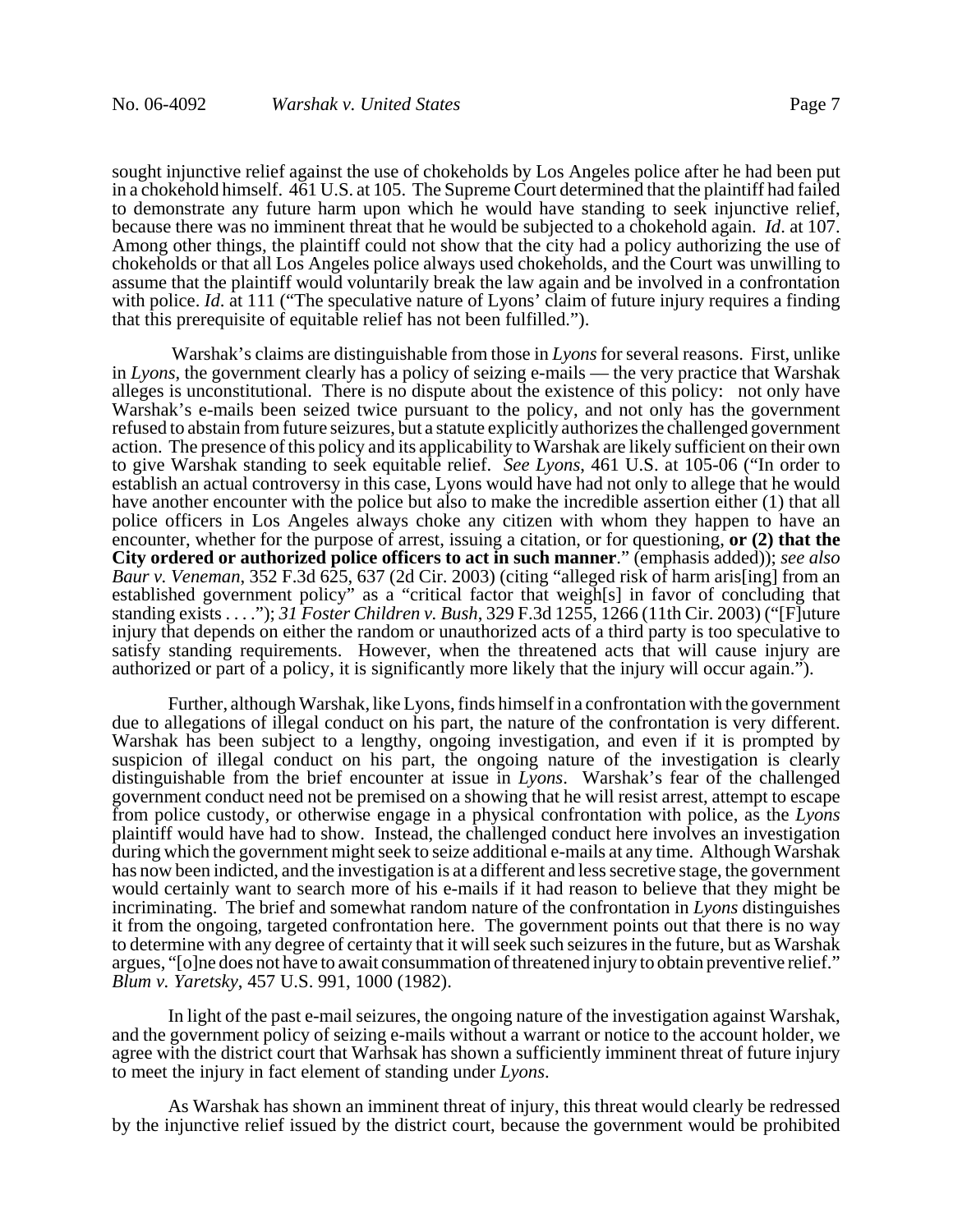from repeating its allegedly unconstitutional conduct in the future. Although the government argues that the redressability requirement has not been met, its argument on this issue is subsumed by the imminent threat of injury inquiry, as it asserts that there is no redressability because there is no threatened future injury. The redressability requirement does not, therefore, present an independent basis for us to find a lack of standing.

# *2. Ripeness*

The government also argues that Warshak's claims are not ripe, as they are too hypothetical without a pending order directed at his e-mails. The ripeness inquiry focuses on three factors: (1) the "likelihood that the harm alleged by [the] plaintiffs will ever come to pass"; (2) "whether the factual record is sufficiently developed to produce a fair adjudication of the merits of the parties' respective claims"; and (3) "the hardship to the parties if judicial relief is denied at [this] stage in the proceedings." *Adult Video Ass'n v. United States Dept. of Justice*, 71 F.3d 563, 568 (6th Cir. 1995) (internal citations omitted). As this Court has explained, "[t]he ripeness doctrine generally applies in cases . . . in which a party seeks a declaratory judgment based on pre-enforcement review of a statute or regulation . . . ." *Kardules v. City of Columbus*, 95 F.3d 1335, 1343 (6th Cir. 1996).

The government contends that because Warshak challenges future e-mail seizures that he cannot prove will occur again, his claims are too hypothetical to be ripe. Warshak's claim is distinguishable from the typical ripeness case, however, because he has suffered past alleged injuries from the exact conduct that he seeks to have enjoined, and because the ongoing nature of the investigation against him raises the likelihood of these harms occurring again. To a large extent, the first ripeness factor — the likelihood that alleged harm will ever come to pass — is quite similar to the standing requirement of an imminent threatened injury. *Adult Video Ass'n*.*,* 71 F.3d at 567 ("[T]he ripeness doctrine not only depends on the finding of a case and controversy and hence jurisdiction under Article III, but it also requires that the court exercise its discretion to determine if judicial resolution would be desirable under all of the circumstances.") (quoting *Brown v. Ferro Corp*., 763 F.2d 798, 801 (6th Cir. 1985)). The past alleged injuries and our finding of a continued threat of injury would suggest that Warshak meets the first ripeness prong.

If the government's practice was to notify Warshak prior to seeking seizure of his e-mails, the second and third ripeness factors might support a determination that his claims are not ripe. In the context of administrative law, for example, a legal challenge is often unripe before a final agency decision, in part because a better developed legal challenge can be brought at that time. *See, e.g., Ohio Forestry Ass'n v. Sierra Club*, 523 U.S. 726, 734 (1998) ("The Sierra Club thus will have ample opportunity later to bring its legal challenge at a time when harm is more imminent and more certain."). Here, however, the government's *ex parte* approach to obtaining Warshak's e-mails precludes the possibility of judicial review at a subsequent and more appropriate time. Thus, as Warshak points out, he will likely suffer the hardship of continuing to have his Fourth Amendment rights violated with limited legal recourse if his current claims are deemed unripe. Further, with respect to the second factor, the past seizures of his e-mails present an adequate factual basis on which to assess the government's conduct. Although future seizures, and not the past incidents, are those upon which Warshak's challenge is focused, the likely similarity renders them a sufficient backdrop for judicial review.

The government's elusive practices have themselves limited Warshak's abilities to seek redress for future constitutional violations in any other manner. Further, the past alleged Constitutional violations have demonstrated that the challenged conduct is at least not hypothetical. The government has not identified a single case where either standing or ripeness were found lacking where the plaintiff alleged multiple past constitutional violations, a statute explicitly condoned similar alleged violations in the near future, the threat of such violations continued in light of pending charges against the subject of the violation, and the government insisted on its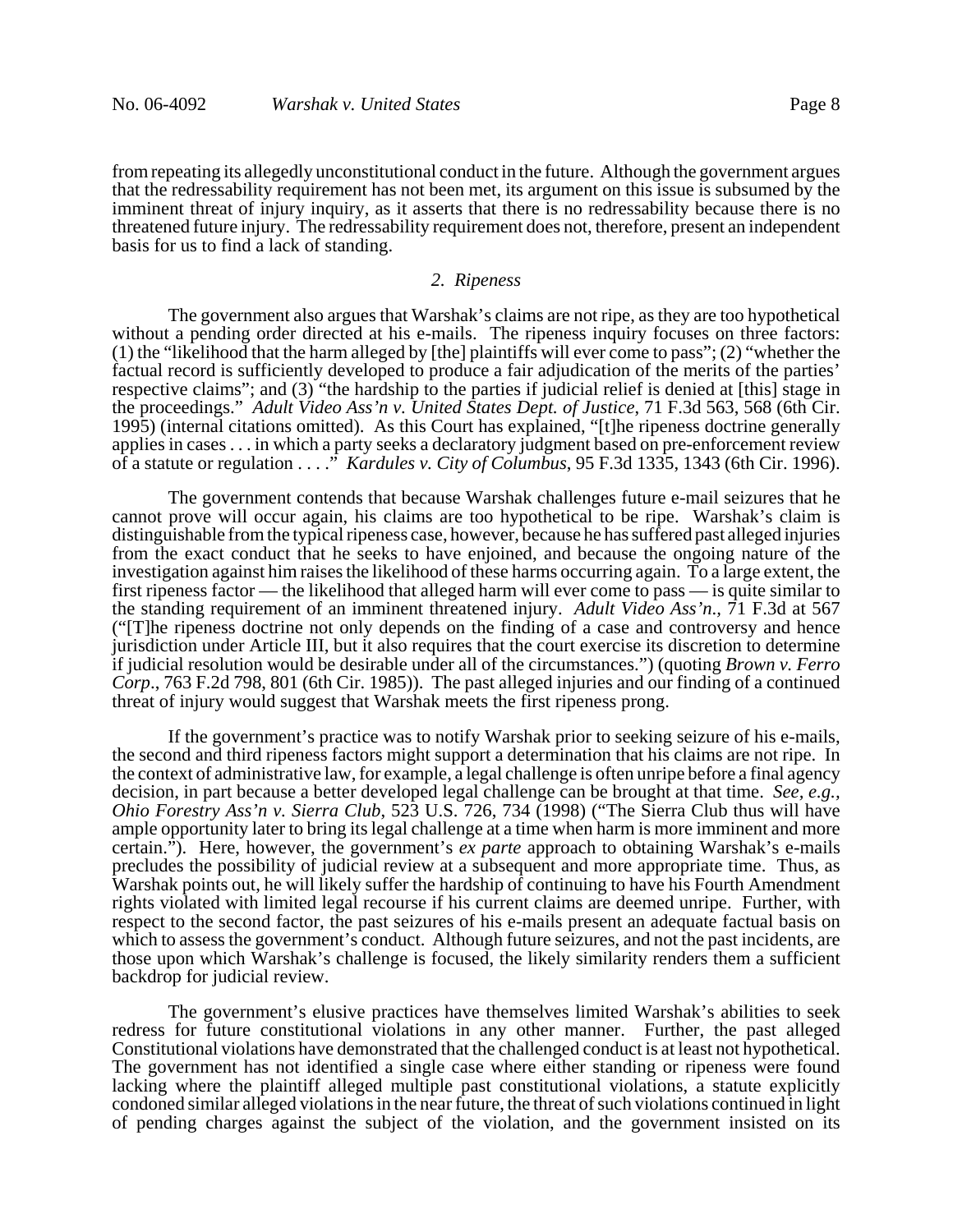prerogative to continue the challenged conduct. Nor do we believe that any reading of the precedents of this Court or the Supreme Court can support such a result. For these reasons, we affirm the district court's determination that Warshak's claims are justiciable, and proceed to consider them on the merits.

### **B. Likelihood of Success on the Merits**: **Probable Cause versus Reasonableness and Fourth Amendment Implications of SCA Orders**

## *1. Probable Cause versus Reasonableness*

With respect to the merits of the preliminary injunction, the government argues that court orders issued under section 2703 are not searches but rather compelled disclosures, akin to subpoenas. As a result, according to the government, the more stringent showing of probable cause, a prerequisite to the issuance of a warrant under the Fourth Amendment, is inapplicable, and an order under section 2703 need only be supported by a showing of "reasonable relevance."

The government is correct that "whereas the Fourth Amendment mandates a showing of probable cause for the issuance of search warrants, subpoenas are analyzed only under the Fourth Amendment's general reasonableness standard." *Doe v. United States*, 253 F.3d 256, 263-64 (6th Cir. 2001). As this Court has explained, "[o]ne primary reason for this distinction is that, unlike 'the immediacy and intrusiveness of a search and seizure conducted pursuant to a warrant[,]' the reasonableness of an administrative subpoena's command can be contested in federal court before being enforced." *Id*. at 264 (quoting *In Re Subpoena Duces Tecum*, 228 F.3d 341, 347-49 (4th Cir. 2000)); *see also Donovan v. Lone Steer*, 464 U.S. 408, 415 (1984). The government is also correct that this principle extends to subpoenas to third-parties — that is, entities other than the subject of the investigation, like NuVox and Yahoo in this case. *See United States v. Phibbs*, 999 F.2d 1053, 1077 (6th Cir. 1993).

*Phibbs* makes explicit, however, a necessary Fourth Amendment caveat to the rule regarding third-party subpoenas: the party challenging the subpoena has "standing to dispute [its] issuance on Fourth Amendment grounds" if he can "demonstrate that he had a legitimate expectation of privacy attaching to the records obtained." *Id*.; *see also United States v. Miller*, 425 U.S. 435, 444 (1976) ("**Since no Fourth Amendment interests of the depositor are implicated here**, this case is governed by the general rule that the issuance of a subpoena to a third party to obtain the records of that party does not violate the rights of a defendant." (emphasis added)). This language reflects the rule that where the party challenging the disclosure has voluntarily disclosed his records to a third party, he maintains no expectation of privacy in the disclosure vis-a-vis that individual, and assumes the risk of that person disclosing (or being compelled to disclose) the shared information to the authorities. *See, e.g., United States v. Jacobsen*, 466 U.S. 109, 117 (1984) ("[W]hen an individual reveals private information to another, he assumes the risk that his confidant will reveal that information to the authorities, and if that occurs the Fourth Amendment does not prohibit governmental use of that information.").

Combining this disclosure to a third party with the government's ability to subpoena the third party alleviates any need for the third-party subpoena to meet the probable cause requirement, if the challenger has not maintained an expectation of privacy with respect to the individual being compelled to make the disclosure. For example, in *Phibbs*, the documents in question were credit card and phone records that were "readily accessible to employees during the normal course of business.<sup>3</sup> 999 F.2d at 1078. A similar rationale was employed by the Supreme Court in *Miller*. 425 U.S. at 442 ("The checks are not confidential communications but negotiable instruments to be used in commercial transactions. All of the documents obtained, including financial statements and deposit slips, contain only information voluntarily conveyed to the banks and exposed to their employees in the ordinary course of business."). *See also SEC v. Jerry T. O'Brien, Inc*., 467 U.S.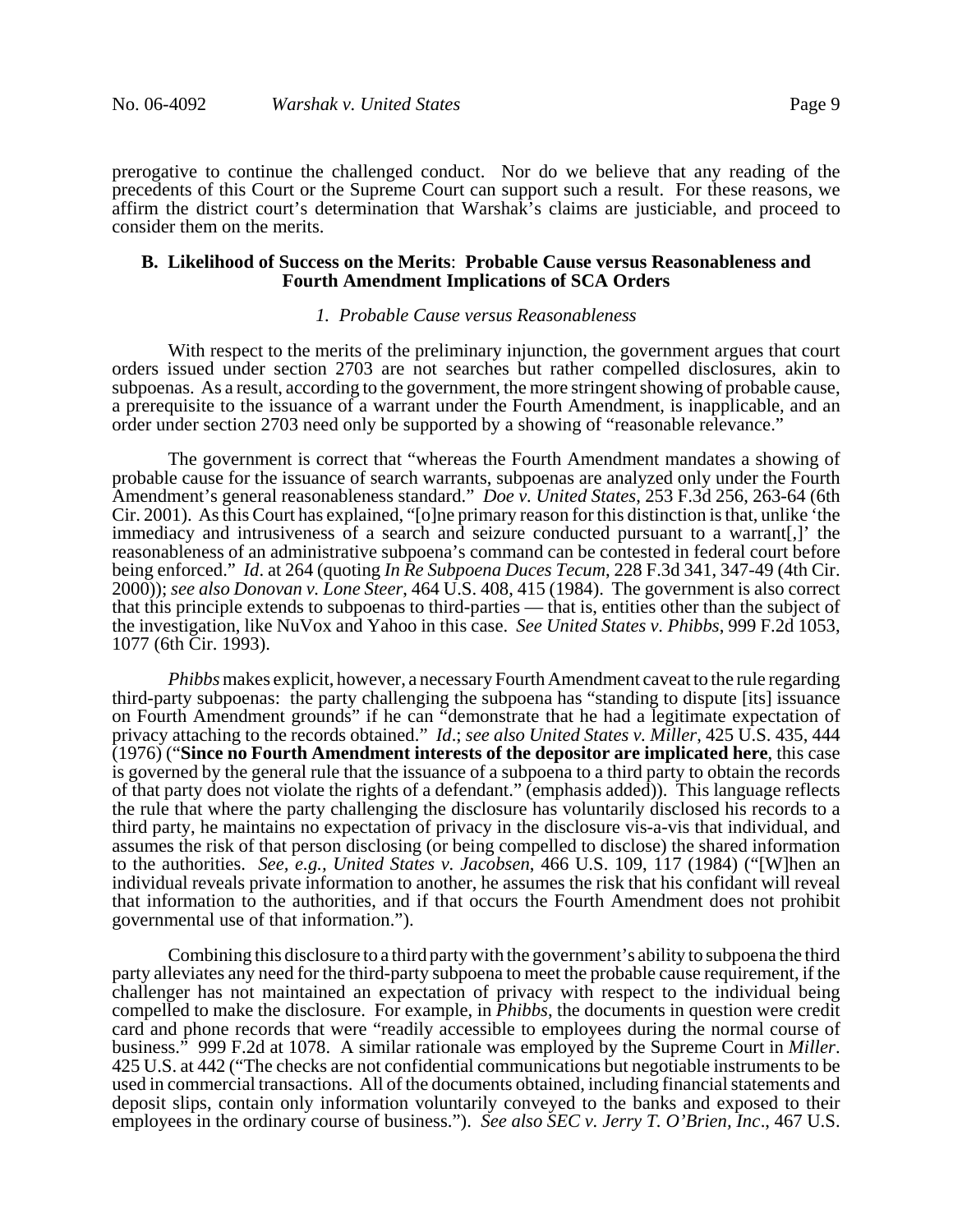735, 743 (1984) ("When a person communicates information to a third party even on the understanding that the communication is confidential, he cannot object if the third party conveys that information or records thereof to law enforcement authorities."). The government's compelled disclosure argument, while relevant, therefore begs the critical question of whether an e-mail user maintains a reasonable expectation of privacy in his e-mails vis-a-vis the party who is subject to compelled disclosure — in this instance, the ISPs. If he does not, as in *Phibbs* or *Miller*, then the government must meet only the reasonableness standard applicable to compelled disclosures to obtain the material. If, on the other hand, the e-mail user does maintain a reasonable expectation of privacy in the content of the e-mails with respect to the ISP, then the Fourth Amendment's probable cause standard controls the e-mail seizure.

#### *2. Reasonable expectation of privacy in e-mail content*

Two amici curiae convincingly analogize the privacy interest that e-mail users hold in the content of their e-mails to the privacy interest in the content of telephone calls, recognized by the Supreme Court in its line of cases involving government eavesdropping on telephone conversations. *See Smith v. Maryland*, 442 U.S. 735 (1979); *Katz v. United States*, 389 U.S. 347 (1967); *Berger v. New York*, 388 U.S. 41 (1967). In *Berger* and *Katz*, telephone surveillance that intercepted the content of a conversation was held to constitute a search, because the caller "is surely entitled to assume that the words he utters into the mouthpiece will not be broadcast to the world," and therefore cannot be said to have forfeited his privacy right in the conversation. *Katz*, 389 U.S. at 352. This is so even though "[t]he telephone conversation itself must be electronically transmitted by telephone company equipment, and may be recorded or overheard by the use of other company equipment." *Smith*, 442 U.S. at 746 (Stewart, J., dissenting). On the other hand, in *Smith*, the Court ruled that the use of pen register, installed at the phone company's facility to record the numbers dialed by the telephone user, did not amount to a search. This distinction was due to the fact that "a pen register differs significantly from the listening device employed in *Katz*, for pen registers do not acquire the *contents* of communications." 442 U.S. at 741 (emphasis in original).

The distinction between *Katz* and *Miller* makes clear that the reasonable expectation of privacy inquiry in the context of shared communications must necessarily focus on two narrower questions than the general fact that the communication was shared with another. First, we must specifically identify the party with whom the communication is shared, as well as the parties from whom disclosure is shielded. Clearly, under *Katz*, the mere fact that a communication is shared with another person does not entirely erode all expectations of privacy, because otherwise eavesdropping would never amount to a search. It is true, however, that by sharing communications with someone else, the speaker or writer assumes the risk that it could be revealed to the government by that person, or obtained through a subpoena directed to that person. *See Miller*, 425 U.S. at 443 ("[T]he Fourth Amendment does not prohibit the obtaining of information revealed to a third party and conveyed by him to Government authorities."). The same does not necessarily apply, however, to an intermediary that merely has the ability to access the information sought by the government. Otherwise phone conversations would never be protected, merely because the telephone company can access them; letters would never be protected, by virtue of the Postal Service's ability to access them; the contents of shared safe deposit boxes or storage lockers would never be protected, by virtue of the bank or storage company's ability to access them.

The second necessary inquiry pertains to the precise information actually conveyed to the party through whom disclosure is sought or obtained. This distinction provides the obvious crux for the different results in *Katz* and *Smith*, because although the conduct of the telephone user in *Smith* "may have been calculated to keep the *contents* of his conversation private, his conduct was not and could not have been calculated to preserve the privacy of the number he dialed." 442 U.S. at 743. Like the depositor in *Miller*, the caller in *Smith* "assumed the risk" of the phone company disclosing the records that he conveyed to it. *Id*. Yet this assumption of the risk is limited to the specific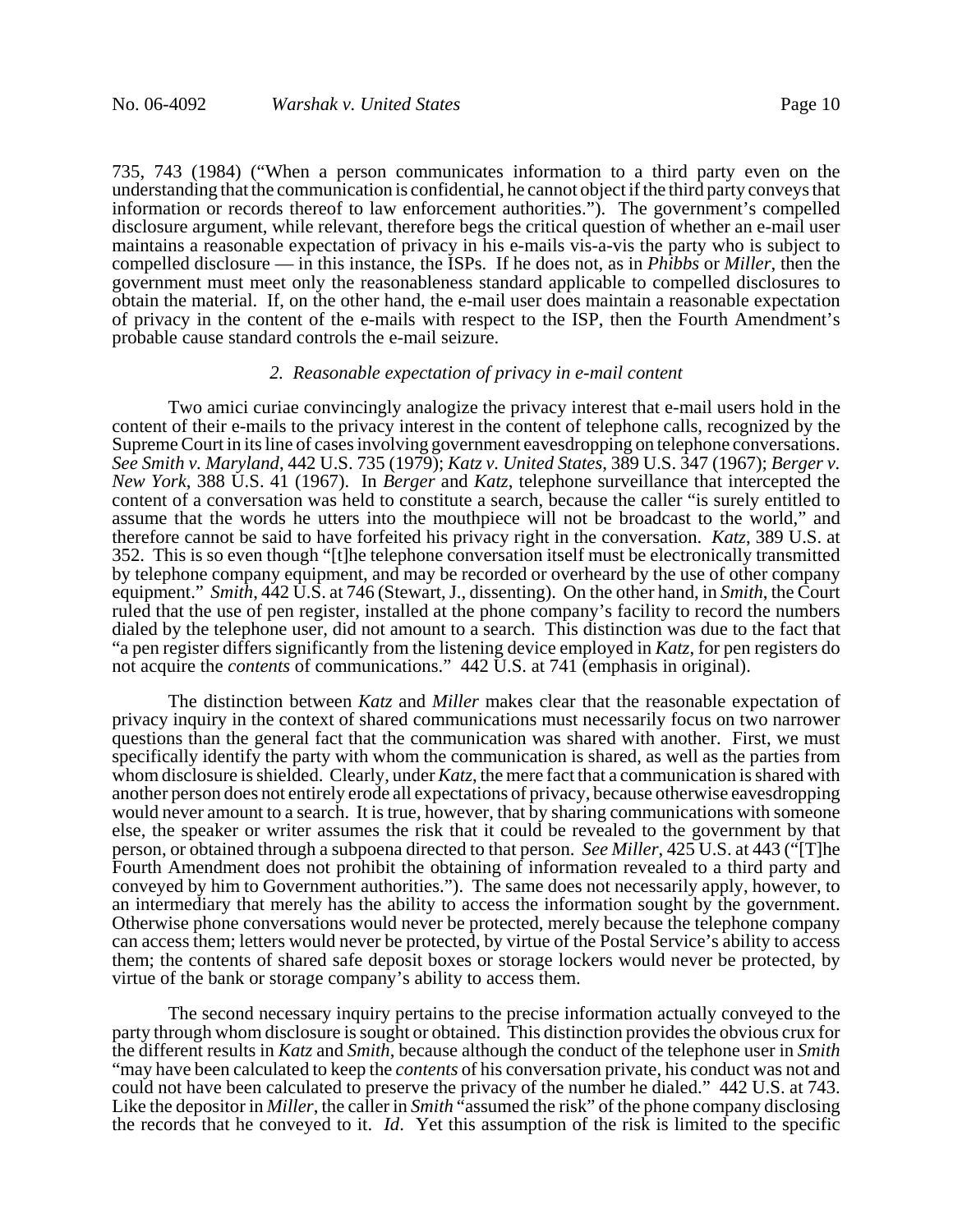information conveyed to the service provider, which in the telephone context excludes the content of the conversation. It is apparent, therefore, that although the government can compel disclosure of a shared communication from the party with whom it was shared, it can only compel disclosure of the specific information to which the subject of its compulsion has been granted access. It cannot, on the other hand, bootstrap an intermediary's limited access to one part of the communication (e.g. the phone number) to allow it access to another part (the content of the conversation).

This focus on the specific information shared with the subject of compelled disclosure applies with equal force in the e-mail context. Compelled disclosure of subscriber information and related records through the ISP might not undermine the e-mail subscriber's Fourth Amendment interest under *Smith*, because like the information obtained through the pen register in *Smith* and like the bank records in *Miller*, subscriber information and related records are records of the service provider as well, and may likely be accessed by ISP employees in the normal course of their employment. Consequently, the user does not maintain the same expectation of privacy in them visa-vis the service provider, and a third party subpoena to the service provider to access information that is shared with it likely creates no Fourth Amendment problems.**<sup>3</sup>** The combined precedents of *Katz* and *Smith*, however, recognize a heightened protection for the **content** of the communications. Like telephone conversations, simply because the phone company or the ISP **could** access the content of e-mails and phone calls, the privacy expectation in the content of either is not diminished, because there is a societal expectation that the ISP or the phone company will not do so as a matter of course.**<sup>4</sup>**

Similarly, under both *Miller* and *Katz*, if the government in this case had received the content of Warshak's e-mails by subpoenaing the person with whom Warshak was e-mailing, a Fourth Amendment challenge brought by Warshak would fail, because he would not have maintained a reasonable expectation of privacy vis-a-vis his e-mailing partners. *See Phibbs*, 999 F.2d at 1077. But this rationale is inapplicable where the party subpoenaed is not expected to access the content of the documents, much like the phone company in *Katz*. Thus, as Warshak argues, the government could not get around the privacy interest attached to a private letter by simply subpoenaing the postal service with no showing of probable cause, because unlike in *Phibbs,* postal workers would not be expected to read the letter in the normal course of business. *See Ex Parte Jackson*, 96 U.S. 727, 733 (1878) ("No law of Congress can place in the hands of officials connected with the postal service any authority to invade the secrecy of letters and such sealed packages in the mail; and all regulations adopted as to mail matter of this kind must be in subordination to the great principle embodied in the fourth amendment of the Constitution."). Similarly, a bank customer maintains an expectation of privacy in a safe deposit box to which the bank lacks access**<sup>5</sup>** (as opposed to bank records, like checks or account statements) and the government could not compel disclosure of the contents of the safe deposit box only by subpoenaing the bank.

**<sup>3</sup>**<br>Indeed, the SCA itself largely tracks this distinction by making it easier for the government to obtain records and subscriber information than to obtain the content of e-mails. *Compare* 18 U.S.C. § 2703(c)(2) (requiring disclosure by ISP to government of account holder's basic identifying information as a matter of course and without notice to account holder) *with* 18 U.S.C. § 2703(b) (requiring warrant, subpoena, or court order to obtain "contents of any wire or electronic communication").

**<sup>4</sup>** As the Supreme Court explained in *Smith*, the reasonable expectation of privacy inquiry "embraces two discrete questions. The first is whether the individual, by his conduct, has exhibited an actual (subjective) expectation of privacy,— whether, in the words of the *Katz* majority, the individual has shown that he seeks to preserve [something] as private. The second question is whether the individual's subjective expectation of privacy is one that society is prepared to recognize as reasonable, — whether, in the words of the *Katz* majority, the individual's expectation, viewed objectively, is justifiable under the circumstances." 442 U.S. at 740 (internal citations and quotation marks omitted).

**<sup>5</sup>** *See United States v. Thomas*, No. 88-6341, 1989 U.S. App. LEXIS 9628, at \*6 (6th Cir. July 5, 1989) ("Citizens have legitimate expectations of privacy in the contents of their safe deposit boxes.").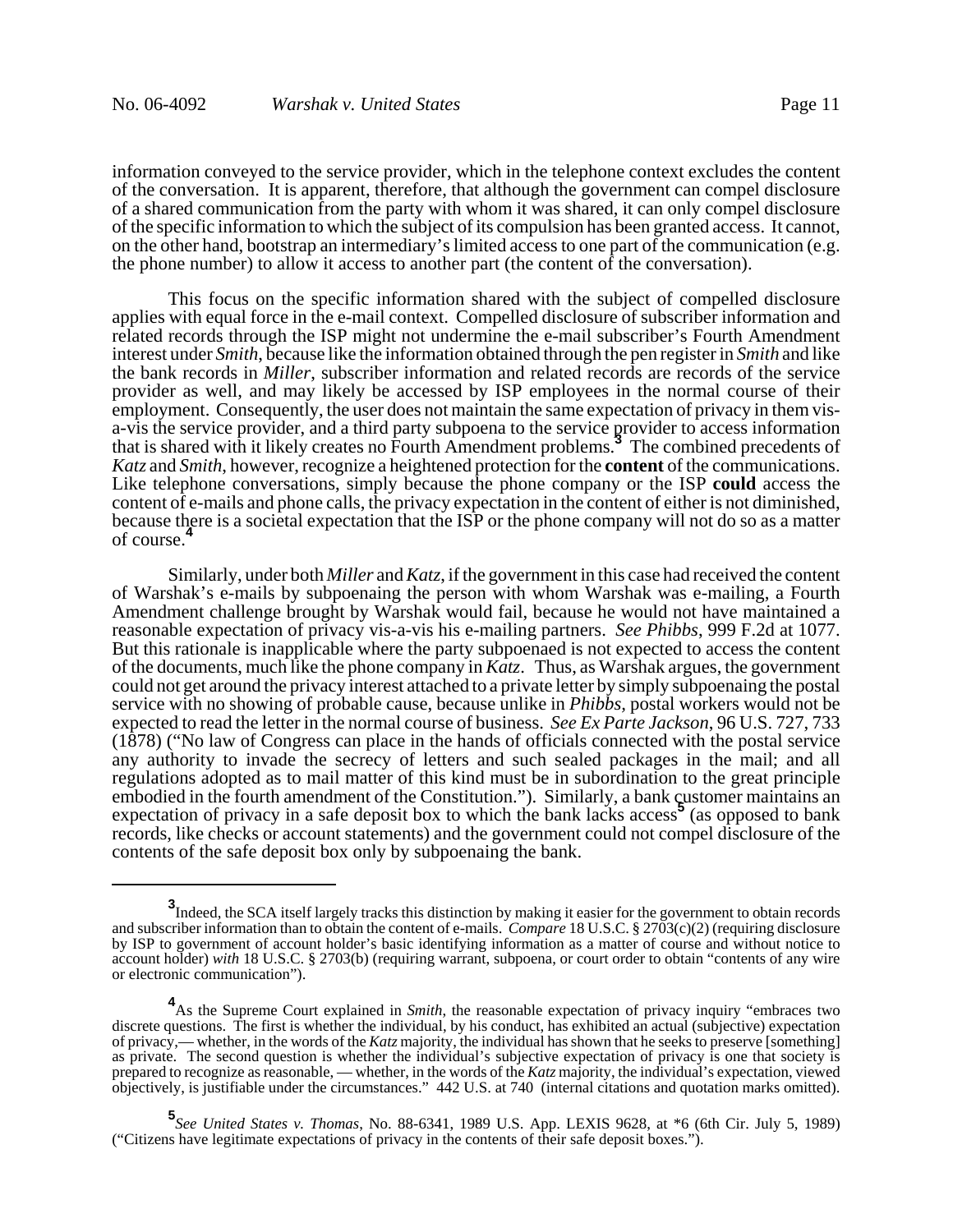This analysis is consistent with other decisions that have addressed an individual's expectation of privacy in particular electronic communications. In *Guest v. Leis*, 255 F.3d 325, 333 (6th Cir. 2007), we concluded that users of electronic bulletin boards lacked an expectation of privacy in material posted on the bulletin board, as such materials were "intended for publication or public posting." Of course the public disclosure of material to an untold number of readers distinguishes bulletin board postings from e-mails, which typically have a limited, select number of recipients. *See also Jackson*, 96 U.S. at 733 ("[A] distinction is to be made between different kinds of mail matter, — between what is intended to be kept free from inspection, such as letters, and sealed packages subject to letter postage; and what is open to inspection, such as newspapers, magazines, pamphlets, and other printed matter, purposely left in a condition to be examined."). Although we stated that an e-mail sender would "lose a legitimate expectation of privacy in an email that had already reached its recipient," analogizing such an e-mailer to "a letter-writer," this diminished privacy is only relevant with respect to the recipient, as the sender has assumed the risk of disclosure by or through the recipient. *Id*. at 333 (citing *United States v. King*, 55 F.3d 1193, 1196 (6th Cir. 1995)).**<sup>6</sup>** *Guest* did not hold that the mere use of an intermediary such as an ISP to send and receive e-mails amounted to a waiver of a legitimate expectation of privacy.

Other courts have addressed analogous situations where electronic communications were obtained based on the sender's use of a computer network. In *United States v. Simons*, the Fourth Circuit held that a government employee lacked a reasonable expectation of privacy in electronic files on his office computer, in light of the employer's policy that explicitly notified the employee of its intention to "audit, inspect, and monitor," his computer files. 206 F.3d 392, 398 (4th Cir. 2000). In light of this explicit policy, the employee's belief that his files were private was not objectively reasonable. *Id*. On the other hand, in *United States v. Heckenkamp*, the Ninth Circuit held that a university student did have a reasonable expectation of privacy in his computer files even though he "attached [his computer] to the university network," because the "university policies do not eliminate Heckenkamp's expectation of privacy in his computer." Nos. 05-10322, 10323, 2007 U.S. App. LEXIS 7806, at \*12-13 (9th Cir. Apr. 5, 2007). Although the university did "establish limited instances in which university administrators may access his computer in order to protect the university's systems," this exception fell far short of a blanket monitoring or auditing policy, and the Ninth Circuit deemed it insufficient to waive the user's expectation of privacy.

*Heckenkamp* and *Simons* provide useful bookends for the question before us, regarding when the use of some intermediary provider of computer and e-mail services — be it a commercial ISP, a university, an employer, or another type of entity — amounts to a waiver of the user's reasonable expectation of privacy in the content of the e-mails with respect to that intermediary. In instances where a user agreement explicitly provides that e-mails and other files will be monitored or audited as in *Simons*, the user's knowledge of this fact may well extinguish his reasonable expectation of privacy. Without such a statement, however, the service provider's control over the files and ability to access them under certain limited circumstances will not be enough to overcome an expectation of privacy, as in *Heckenkamp*.

Turning to the instant case, we have little difficulty agreeing with the district court that individuals maintain a reasonable expectation of privacy in e-mails that are stored with, or sent or received through, a commercial ISP. The content of e-mail is something that the user "seeks to preserve as private," and therefore "may be constitutionally protected." *Katz*, 389 U.S. at 351. It goes without saying that like the telephone earlier in our history, e-mail is an ever-increasing mode

**<sup>6</sup>** Although the *Guest* panel did not explain the contours of this rule, the rule is apparent from *King*, the case it relied upon, in which the defendant's wife, the recipient of his letters, gave them to another individual who subsequently turned them over to the government. 55 F.3d at 1195. Because the letters were obtained through the recipient, against whom the defendant had maintained no privacy interest, we held that he could not raise a Fourth Amendment challenge to the disclosure. *Id*. at 1196.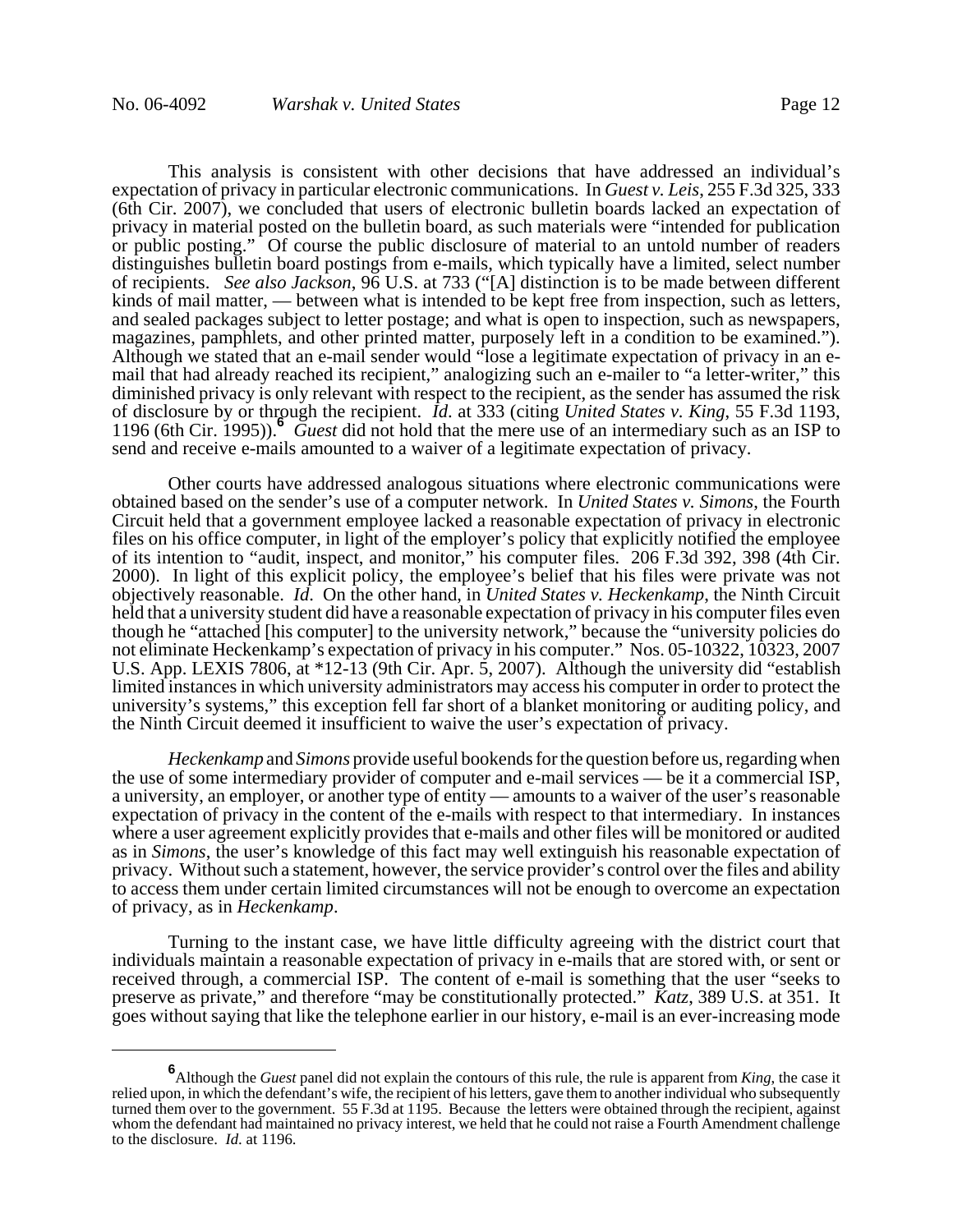of private communication, and protecting shared communications through this medium is as important to Fourth Amendment principles today as protecting telephone conversations has been in the past. *See Katz*, 389 U.S. at 352 ("To read the Constitution more narrowly is to ignore the vital role that the public telephone has come to play in private communication.")

The government asserts that ISPs have the contractual right to access users' e-mails. The district court's ruling was based on its willingness to credit Warshak's contrary factual argument that "employees of commercial ISPs [do not] open and read — [nor do] their subscribers reasonably expect them to open and read — individual subscriber e-mails as a matter of course." D. Ct. Op. at 10-11. This factual determination tracks the language from *Miller* and *Phibbs* that suggests a privacy interest in records held by a third party is only undermined where the documents are accessed by the third party or its employees "in the ordinary course of business." *Miller*, 425 U.S. at 442. Moreover, as explained in the Ninth Circuit's decision in *Heckenkamp*, mere accessibility is not enough to waive an expectation of privacy. *See Heckenkamp*, 2007 U.S. App. LEXIS 7806 at \*13 (holding that university policies establishing "limited instances in which university administrators may access [the user's] computer in order to protect the university's systems" was insufficient to eliminate an expectation of privacy); *see also Katz*, 389 U.S. at 351 ("[W]hat [a pay phone user] seeks to preserve as private, **even in an area accessible to the public**, may be constitutionally protected." (emphasis added)). Where a user agreement calls for regular auditing, inspection, or monitoring of e-mails, the expectation may well be different, as the potential for an administrator to read the content of e-mails in the account should be apparent to the user. *See Simons*, 206 F.3d at 398. Where there is such an arrangement, compelled disclosure by means of an SCA order directed at the ISP would be akin to the third party subpoena directed at a bank, as in *Miller* and *Jerry T. O'Brien*. In contrast, the terms of service in question here, which the government has cited to in both the district court and this Court, clearly provide for access only in limited circumstances, rather than wholesale inspection, auditing, or monitoring of e-mails.<sup>*t*</sup> Because the ISPs right to access e-mails under these user agreements is reserved for extraordinary circumstances, much like the university policy in *Heckenkamp*, it is similarly insufficient to undermine a user's expectation of privacy. For now, the government has made no showing that email content is regularly accessed by ISPs, or that users are aware of such access of content.

The government also insists that ISPs regularly screen users' e-mails for viruses, spam, and child pornography. Even assuming that this is true, however, such a process does not waive an expectation of privacy in the content of e-mails sent through the ISP, for the same reasons that the terms of service are insufficient to waive privacy expectations. The government states that ISPs "are developing technology that will enable them to scan user images" for child pornography and viruses. The government's statement that this process involves "technology," rather than manual, human review, suggests that it involves a computer searching for particular terms, types of images, or similar indicia of wrongdoing that would not disclose the content of the e-mail to any person at the ISP or elsewhere, aside from the recipient. But the reasonable expectation of privacy of an e-mail user goes to the **content** of the e-mail message. The fact that a computer scans millions of e-mails for signs of pornography or a virus does not invade an individual's content-based privacy interest in the e-mails and has little bearing on his expectation of privacy in the content. In fact, these screening processes are analogous to the post office screening packages for evidence of drugs or explosives, which does not expose the content of written documents enclosed in the packages. The

**<sup>7</sup>** *See* Gov't Br. at 34 (citing Yahoo terms of service which allow access where "reasonably necessary to: (a) comply with legal process; (b) enforce the [Terms of Service]; (c) respond to claims that any Content violates the rights of third parties; (d) respond to your requests for customer service; or (e) protect the rights, property or personal safety of Yahoo!, its users and the public."). As amicus Electronic Frontier Foundation points out, each instance involves outside prompting for an ISP to review content, and does not occur in the normal course of business. This type of accessibility by the service provider was rejected as diminishing the expectation of privacy in *Katz*, as well as in *Heckenkamp*.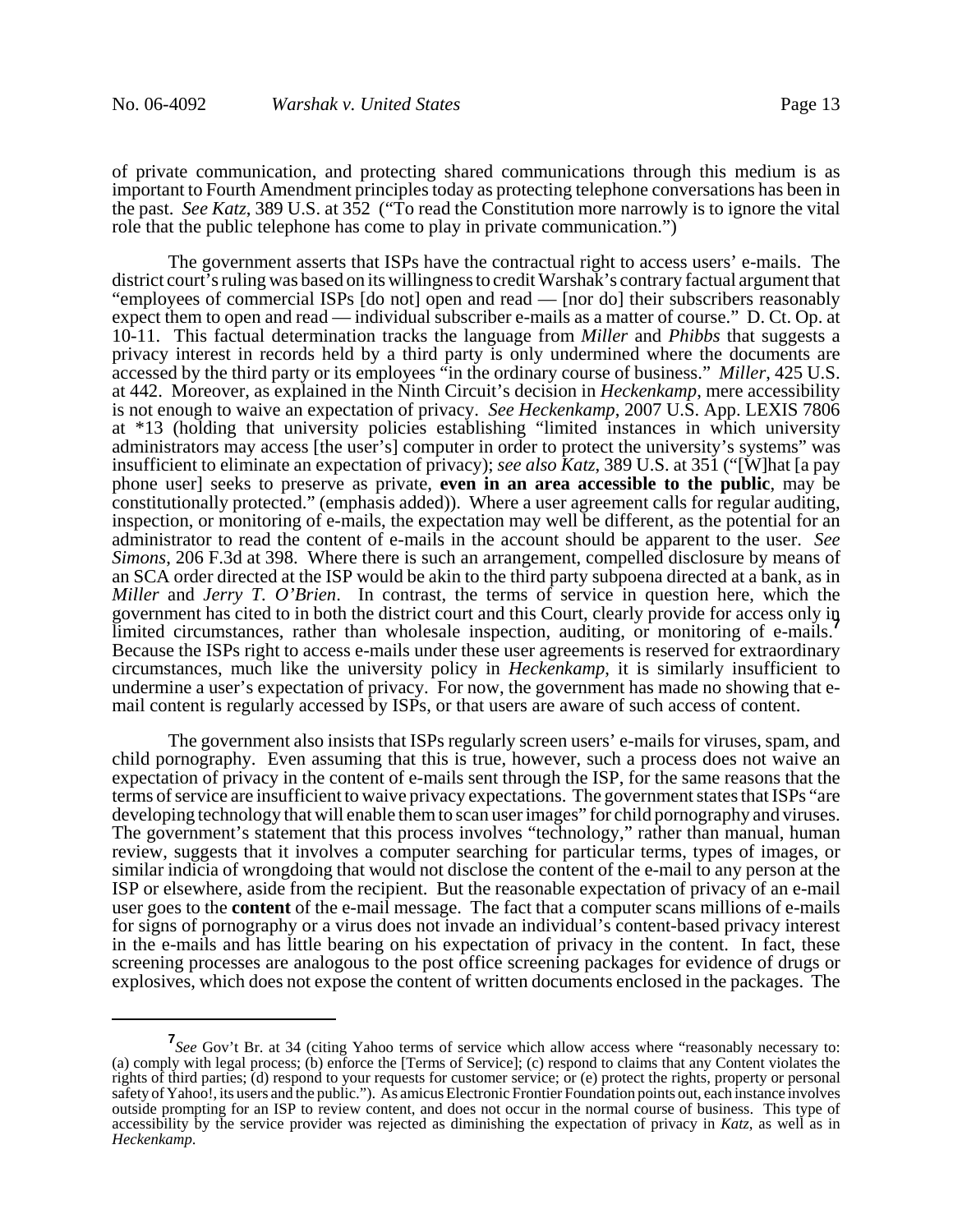fact that such screening occurs as a general matter does not diminish the well-established reasonable expectation of privacy that users of the mail maintain in the packages they send.

It is also worth noting that other portions of the SCA itself strongly support an e-mail user's reasonable expectation of privacy in the content of his e-mails. Section 2701 prohibits unauthorized users from accessing e-mails. Section 2702 generally prohibits an ISP from disclosing e-mail content without the permission of the user. Further, section 2703 makes it easier for the government to get an order requiring the disclosure of records and subscriber information, in which the user does not maintain a privacy interest vis-a-vis the ISP, than to obtain an order requiring the disclosure of content. The statute also requires a warrant to search the content of e-mails that have been stored for 180 days or less. 18 U.S.C. 1703(a). Thus, even though the contested exception in section 2703(b) creates tension with the Fourth Amendment's requirements for a warrant, independent provisions support the proposition that a user maintains a reasonable expectation of privacy in the content of his e-mails.

The government's compelled disclosure argument is initially on point, but fails to address adequately the caveat relating to a party's maintenance of a reasonable expectation of privacy in documents in the custody of a third party. A warrant based on probable cause would not have been necessary had the government subpoenaed Warshak or given him prior notice of its intent to seek an SCA order, because the need for this higher showing would be offset by his ability to obtain judicial review before producing any e-mails. *See Phibbs*, 999 F.2d at 1077 ("The subpoena has to be 'sufficiently limited in scope, relevant in purpose, and specific in directive so that compliance [would] not be unreasonable.' If it is a subpoena duces tecum, the government does not have to secure a judicial warrant before service is effectuated. Nonetheless, 'the subpoenaed party [must be able to] obtain judicial review of the reasonableness of the demand prior to suffering penalties for refusing to comply."" (citing *See v. City of Seattle*, 387 U.S. 541, 544 (1967)). The same rationale would apply if the government subpoenaed a third party that had access to the content of the e-mails, and against whom Warshak had no claim of privacy, such as the recipient of one of his e-mails. By the same token, an SCA order that provided notice to the ISP alone, and not to the user, would be appropriate in the limited instances where the user had waived his expectation of privacy with respect to the ISP, such as where the government can show that auditing, monitoring, or inspection are expressly provided for in the terms of service, or where the user has e-mailed content directly to the ISP. Where the third party is not expected to access the e-mails in the normal course of business, however, the party maintains a reasonable expectation of privacy, and subpoenaing the entity with mere custody over the documents is insufficient to trump the Fourth Amendment warrant requirement.

The district court enjoined the United States "from seizing, pursuant to court order under 18 U.S.C. § 2703(d), the contents of any personal e-mail account maintained by an Internet Service Provider in the name of any resident of the Southern District of Ohio without providing the relevant account holder or subscriber prior notice and an opportunity to be heard . . . ." D. Ct. Op. at 19. Our discussion above necessitates one modification to this injunction, which counsel for Warshak agreed at oral argument would be appropriate. If the government can show, based on specific facts, that an e-mail account holder has waived his expectation of privacy vis-a-vis the ISP, compelled disclosure of e-mails through notice to the ISP alone would be appropriate. This is a narrow modification, however, as a right to access e-mails in an account only in certain limited circumstances would not be sufficient. Rather, the government must show that the ISP or other intermediary clearly established and utilized the right to inspect, monitor, or audit the content of emails, or otherwise had content revealed to it. In such cases the SCA order will operate as the functional equivalent of a third party subpoena, allowing disclosure through a party that has total access to the documents in question. On remand, therefore, the preliminary injunction shall allow seizures of e-mail in three situations: (1) if the government obtains a search warrant under the Fourth Amendment, based on probable cause and in compliance with the particularity requirement;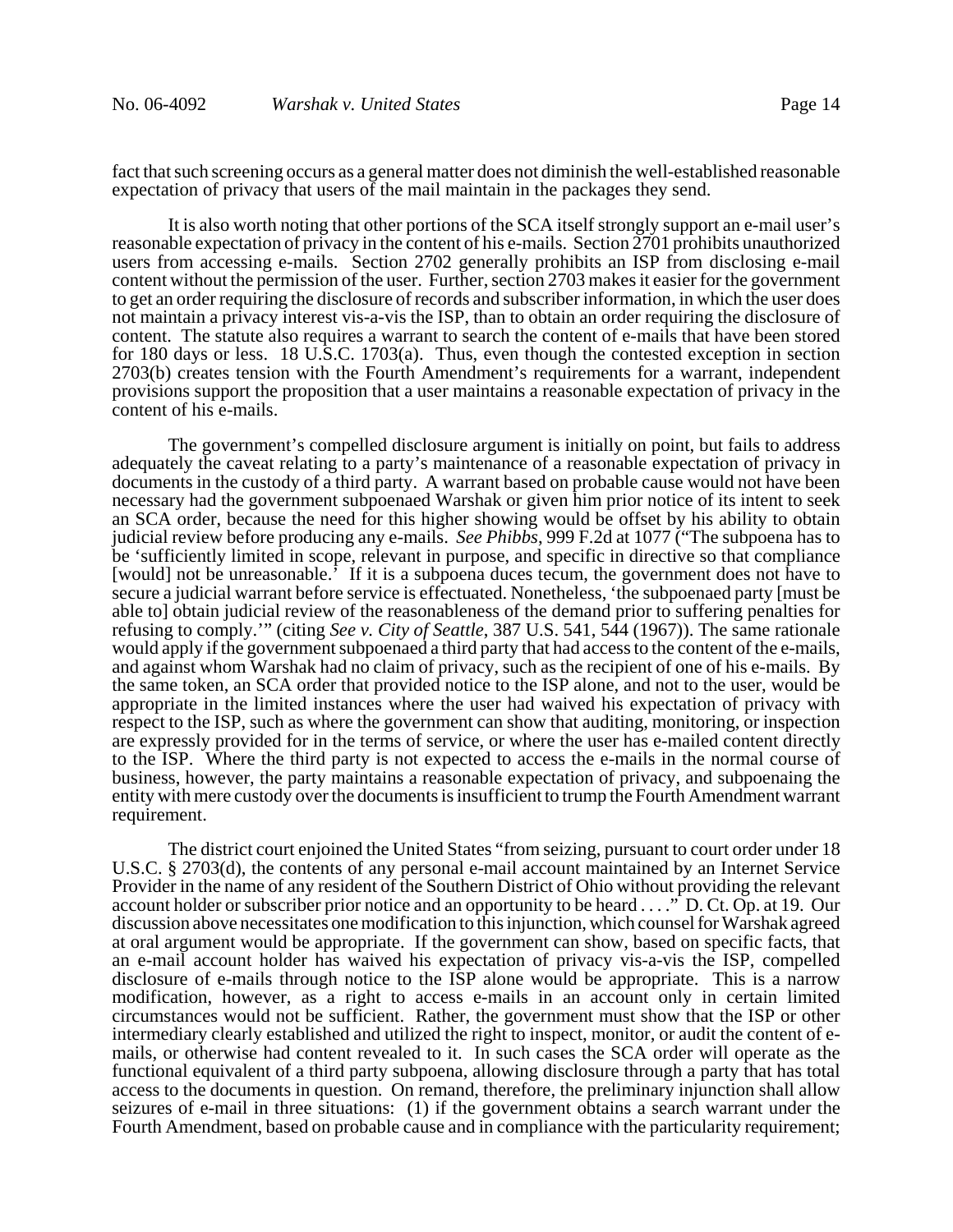(2) if the government provides notice to the account holder in seeking an SCA order, according him the same judicial review he would be allowed were he to be subpoenaed; or  $(3)$  if the government can show specific, articulable facts, demonstrating that an ISP or other entity has complete access to the e-mails in question and that it actually relies on and utilizes this access in the normal course of business, sufficient to establish that the user has waived his expectation of privacy with respect to that entity, in which case compelled disclosure may occur if that entity is afforded notice and an opportunity to be heard.**<sup>8</sup>**

### **C. Was Warshak's claim appropriately upheld as a facial challenge?**

The government argues that under *United States v. Salerno*, Warshak must prove that the challenged portion of the statute can never be constitutionally applied in order for the facial challenge to be upheld. 481 U.S. 739, 745-46 (1987) ("A facial challenge to a legislative Act is, of course, the most difficult challenge to mount successfully, since the challenger must establish that no set of circumstances exists under which the Act would be valid."). It specifically contends that, assuming some ISP e-mail account holders maintain a reasonable expectation of privacy in the content of their e-mails, there still are likely to be others who do not. Because the statute would be constitutional with respect to these account holders, the government argues that it should not be facially invalidated. It also identifies several hypothetical scenarios in which it contends the account holder's reasonable expectation of privacy could be maintained.

Warshak and amici initially counter that the statement from *Salerno* relied upon by the government in fact overstates the requirement for facially enjoining a statute. In a separately written concurrence in a denial of a petition of certiorari, Justice Stevens has pointed out that the "rigid and unwise dictum" from *Salerno* upon which the government now relies was neither an accurate statement of the law nor, more importantly, an accurate description of the Supreme Court's practice with respect to facial challenges. *Janklow v. Planned Parenthood, Sioux Falls Clinic*, 517 U.S. 1174 n.1 (1996) (Stevens, J., concurring in dissent from denial of certiorari). Justice Stevens catalogued several opinions that he claimed demonstrated the Court has effectively, if not explicitly, rejected the *Salerno* dictum.

There are a few well-known exceptions to the "no circumstances" test for facial validity. For example, in the First Amendment context, an overbreadth challenge allows a plaintiff to facially challenge a statute that can be constitutionally applied to his own conduct so as to protect the speech of others from any chilling effect the statute might have. *See, e.g.*, *Prime Media*, 2007 U.S. App. LEXIS 10862, at \*10-11. In the abortion context, the "undue burden" test has a similar effect, as an abortion statute can be facially invalid even if, in some instances, its prohibition of certain abortions would be constitutional. *See Casey*, 505 U.S. at 895. We have noted that "[a]lthough

**<sup>8</sup>** Because our opinion speaks to the appropriate remedy in this case, we note one other important principle that applies both to e-mail seizures pursuant to a warrant supported by probable cause, and to compelled disclosure through a process akin to that involved with subpoenas. In neither instance is the government necessarily entitled to every e-mail stored with the ISP, many of which are likely to be entirely unrelated to its specific investigation. If the e-mails are seized pursuant to a warrant, the Fourth Amendment's particularity requirement would necessitate that the scope of the search somehow be designed to target e-mails that could reasonably be believed to have some connection to the alleged crime being investigated. *See United States v. Logan*, 250 F.3d 350, 364-65 (6th Cir. 2001) ("The purpose of this particularity requirement is to prevent the use of general warrants authorizing wide-ranging rummaging searches in violation of the Constitution's proscription against unreasonable searches and seizures."). Similarly, where a subpoena or an SCA order compels the disclosure of e-mails, the demand must be reasonable in scope and relevance. *Doe v. United States (In re Admin. Subpoena)*, 253 F.3d 256, 263 (6th Cir. 2001). Both of these requirements are fact specific. *See Logan*, 250 F.3d at 365 ("A description contained in a warrant is sufficiently particular if it is as specific as the circumstances and the nature of the alleged crime permit."). In either instance, a district court should consider whether the search could be narrowed by parameters such as the sender, recipient, date, relevant attachments, or keywords. We need not address these requirements in depth here, as the district courts are well suited to incorporate them on a case-bycase basis. We only reiterate them lest our opinion be read to somehow circumvent them.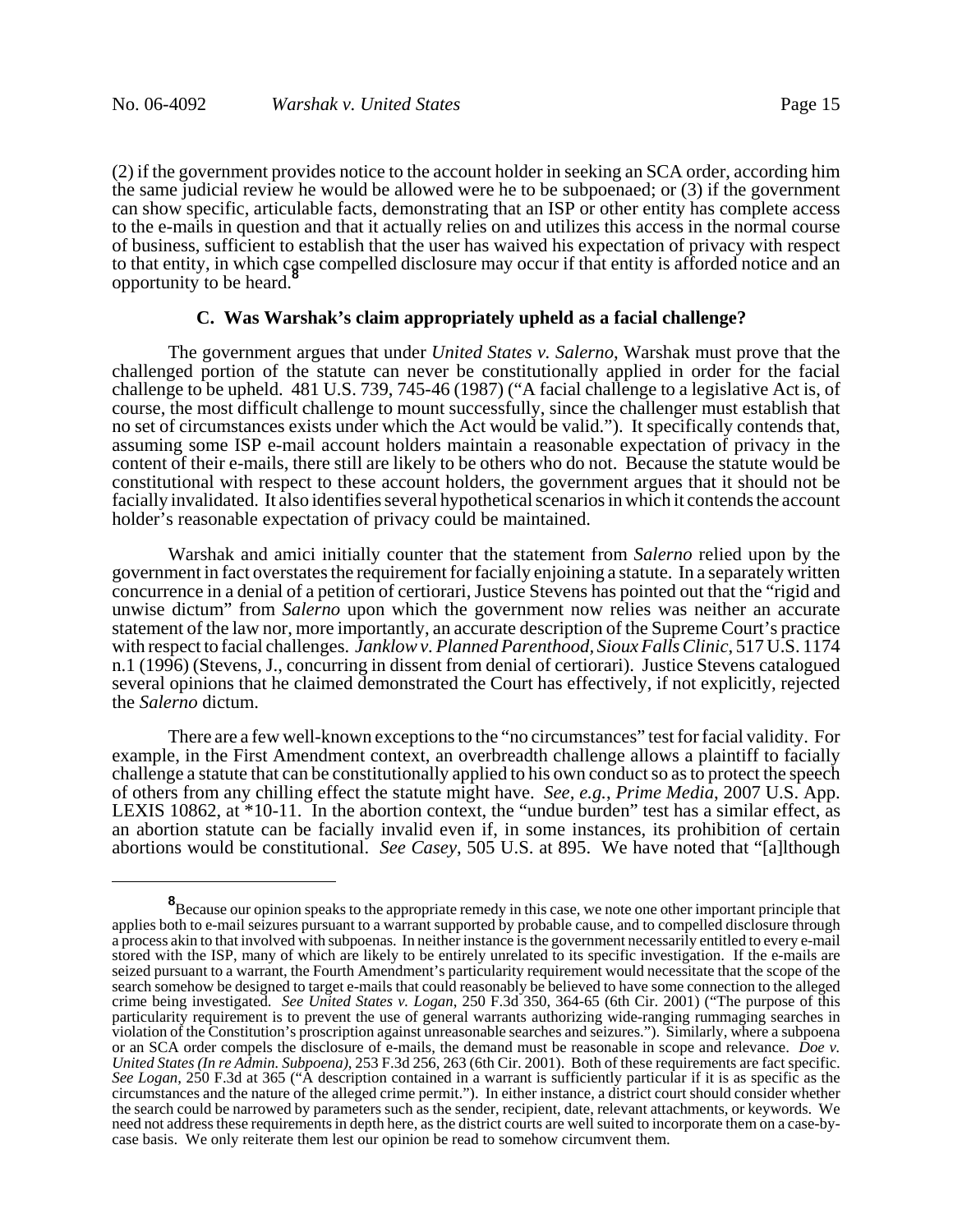*Casey* does not expressly purport to overrule *Salerno* [in the abortion context], in effect it does." *Women's Medical Professional Corp. v. Voinovich*, 130 F.3d 187, 194 (6th Cir. 1997). Although these exceptions pertain to specific subject matters that are not applicable here, they do demonstrate that the "no circumstances" standard is less sacrosanct than the government suggests.

The fact that there are exceptions to *Salerno* and that members of the Supreme Court have quibbled in the public record about its ongoing validity does not demonstrate its invalidity as a general principle pertaining to facial challenges. A more convincing argument about why *Salerno* does not apply in the Fourth Amendment context is the Supreme Court's decision in *Berger*, a case that is particularly analogous to this one. In *Berger*, the Court facially invalidated a New York statute that provided for court ordered wiretaps of telephone conversations on a showing of less than probable cause. 388 U.S. at 54. The Court explicitly stated that by allowing such a procedure, the statute violated the Warrant Clause by endorsing searches without a showing of probable cause. "The purpose of the probable-cause requirement of the Fourth Amendment, to keep the state out of constitutionally protected areas until it has reason to believe that a specific crime has been or is being committed, is thereby wholly aborted." *Id*. at 59. The Court acknowledged that it had "in the past, under specific conditions and circumstances, sustained the use of eavesdropping devices." *Id*. at 63. Under the government's present *Salerno* argument, this fact would have precluded facial invalidation of the statute in *Berger* as well. Yet the prospect of a constitutional application of the statute, either where a court order was supported by probable cause, or where the participants in the conversation lacked a reasonable expectation of privacy, did not prevent facial invalidation in *Berger*.

Under *Berger*, facial invalidation is justified where the statute, on its face, endorses procedures to authorize a search that clearly do not comport with the Fourth Amendment. A seizure of e-mails from an ISP, without either a warrant supported by probable cause, notice to the account holder to render the intrusion the functional equivalent of a subpoena, or a showing that the user maintained no expectation of privacy in the e-mail, amounts to exactly this. Therefore the district court's injunction was appropriate under *Berger*, regardless of the ongoing validity of the statement from *Salerno* on which the government relies.

Even if the stringent *Salerno* standard did govern the claim here, the government has not shown that the challenged application of the statute can be constitutionally applied. The government attempts to argue that under several scenarios, an e-mail user will not maintain a reasonable expectation of privacy in his e-mail account and, therefore a court order under section 2703 would not raise any Constitutional problems. First, the government points to certain user-provider relationships that could diminish the subscriber's expectation of privacy. These include an employer that issues e-mail accounts to its employees and requires them to waive any expectation of privacy in the account, and ISPs with similar requirements in their terms of service. As discussed above, we reject the argument that the user agreements in this case have such an effect. In some situations, like that in *Simons*, the user agreement might indicate that the user lacks a privacy interest vis-a-vis the employer or other relevant e-mail provider. This possibility does not diminish a privacy right with respect to the entire outside world, however. It would be proper in this situation for the government to seek disclosure with notice to an employer or provider who has access to the content of the e-mail, but this is an exception that our modification of the injunction adequately accounts for and does not defeat the validity of a facial challenge altogether.

The government also argues that by reserving the right to screen e-mails, the ISPs diminish any expectation of privacy their subscribers might have. Again, it is entirely possible, if not likely, that this process occurs without ever having a human being read the content of subscribers' e-mails. Where total access is the norm, we hold that the government may show as much and then may compel disclosure through the ISP. Less in-depth screening, however, is insufficient to diminish the privacy interest in an e-mail account.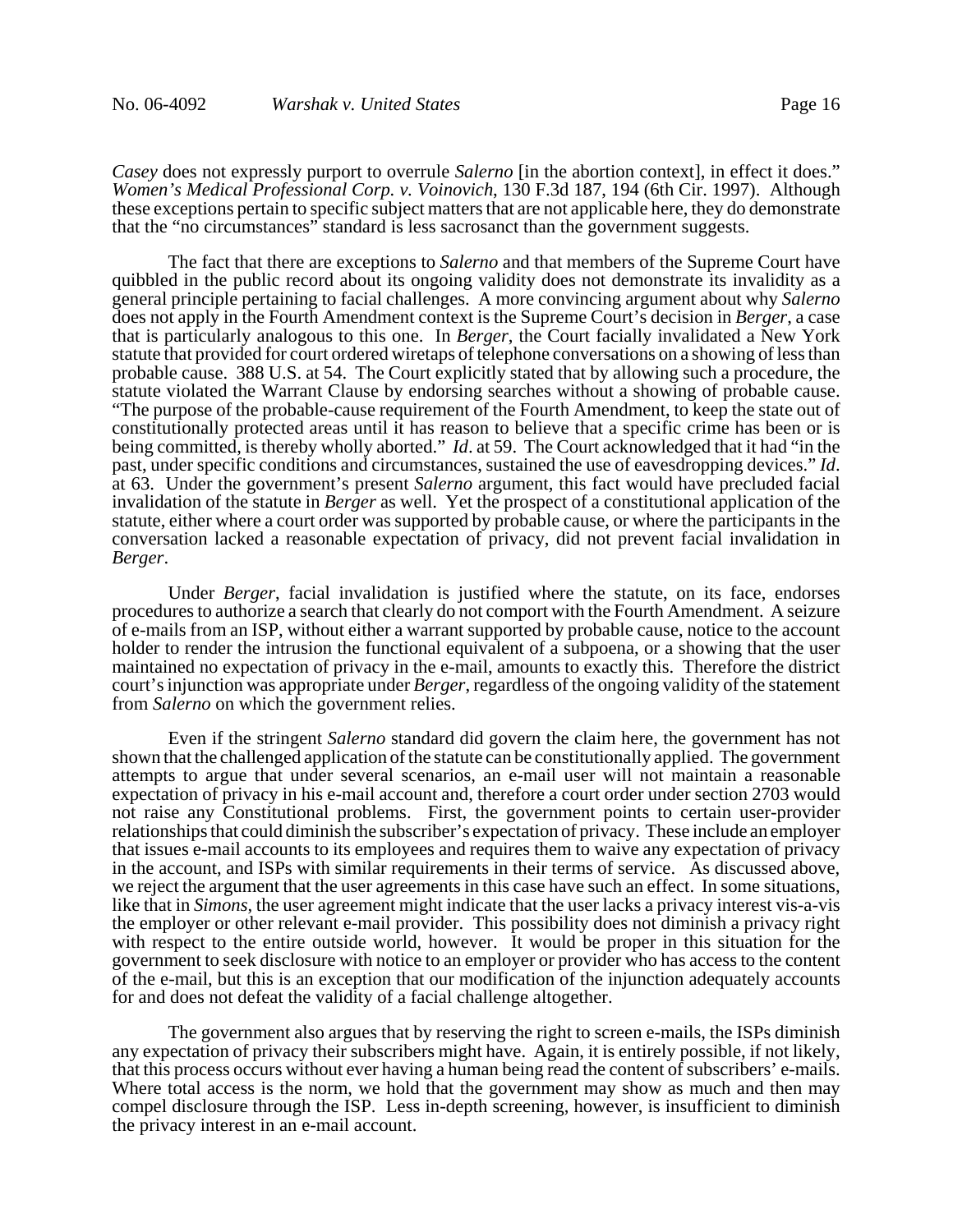As another example, the government contends that when an e-mail account is abandoned, as could occur with ISPs that require payment which the user fails to remit, the account holder maintains no reasonable expectation of privacy. The government analogizes this situation to a hotel room, in which the guest has an expectation of privacy, but abandons it when he leaves the room or is evicted by management. *See, e.g., United States v. Allen*, 106 F.3d 695, 699 (6th Cir. 1997). This analogy lacks any connection to the actual practices of commercial ISPs. When a hotel guest checks out of his room, another person will occupy it, access every part of it in which he might have maintained any privacy interest, put his underwear in the same drawer, and otherwise extinguish any privacy interest to the fullest extent. Dominion and control over the hotel room is entirely surrendered to the hotel management, which in turn passes it on to the next guest who occupies the room. On the other hand, when an e-mail user stops using an e-mail address that is tied to his personal identity, he would certainly not expect that somebody else could come along, sign up for the same account, and not only send e-mails in his name, but read every past e-mail that he had failed to delete from the account or sent to someone else. There is no reason to believe that dominion or control over the contents of the account is yielded to the ISP or another user. This analogy is entirely inapposite.

Finally, the government points to "e-mail accounts that are procured through fraudulent means" as situations where an account holder has no reasonable expectation of privacy. This argument is another red herring, primarily because it cannot account for the majority of commercial e-mail services that offer their services for free. This obviously begs the question of why someone would have to commit fraud to get an account. Yet even if a hypothetical user wanted to conceal his identity or address from the ISP, the provision of misinformation would not bear in any way upon the privacy of the content of the user's e-mails. Further, the government suggests that a "hacker" who obtains "Internet services and e-mail accounts using stolen credit cards" would lack an expectation of privacy in the account he purchases, citing to a case where the thief of a stolen laptop did not have an expectation of privacy in material on the computer's hard drive. *See United States v. Caymen*, 404 F.3d 1196, 1201 (9th Cir. 2005). Where a thief steals someone else's property, it is true that he lacks an expectation of privacy in that property, such as the laptop computer at issue in *Caymen*. The government's hypothetical thief in this case would clearly not have an expectation of privacy in the victim's credit card account, which he illegally accessed. Why this person would lack a reasonable expectation of privacy in the contents of an e-mail account, however, is far from clear. Because the government's hypothetical "hackers" cannot be said to "steal" the contents of the e-mails in the account, or an entire ISP server for that matter, this example is also unhelpful.

In light of our minor modification of the district court's injunction, we hold that narrow, facial invalidation of the statute is justified. *See Ayotte v. Planned Parenthood*, 546 U.S. 320, 328- 329 (2006) ("Generally speaking, when confronting a constitutional flaw in a statute, we try to limit the solution to the problem. We prefer, for example, to enjoin only the unconstitutional applications of a statute while leaving other applications in force, or to sever its problematic portions while leaving the remainder intact." (citing *United States v. Raines*, 362 U.S. 17, 20-22 (1960) and *United States v. Booker*, 543 U.S. 220, 227-229 (2005))).**<sup>10</sup>** The government has not accounted in any way

**<sup>9</sup>** Of course if there were reason to suspect this individual of identity theft or credit card fraud, and some nexus to the use of the e-mail account, the government may well have reason to search it. This possibility has no bearing, however, on the entirely separate question of whether the user maintains a reasonable expectation of privacy that would require a warrant to authorize the search.

**<sup>10</sup>***Ayotte* seems to counsel against the extreme reading of *Salerno* that the government advances here. The case involved a New Hampshire statute that prohibited minors from receiving an abortion until 48 hours after their parents or guardians had received written notice of the planned procedure. The Court accepted the fact that in a "small percentage" of cases, the statute would present a serious health risk to the pregnant minor, but otherwise deemed it to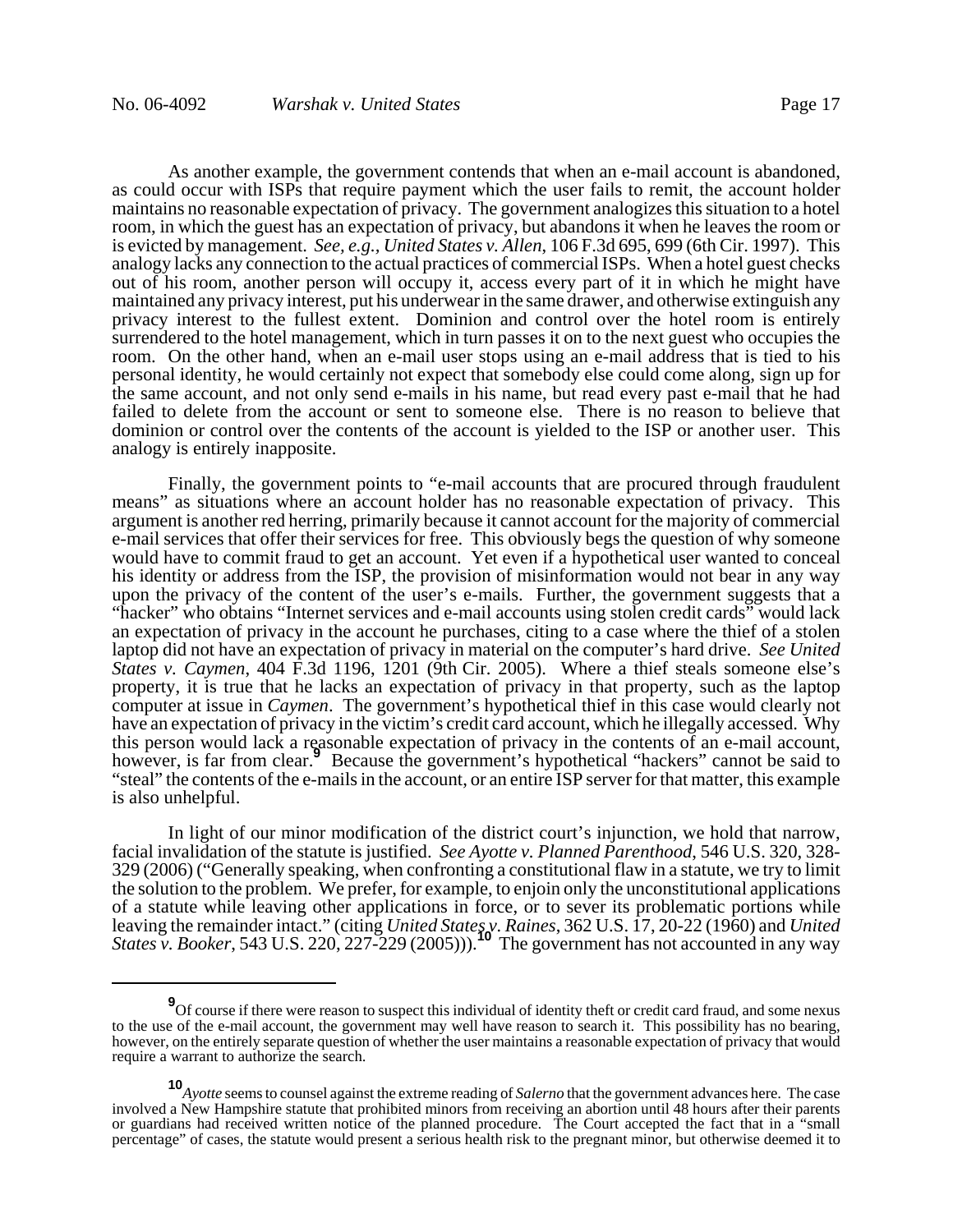for the privacy of shared communications, which since *Katz* have been protected from disclosure without either a warrant, the consent of one of the parties to the conversation, or compelled disclosure accompanied by an opportunity for judicial review. Our order sufficiently narrows the facial attack on the statute so that only its unconstitutional applications are enjoined, thereby obviating any problems under *Salerno*.

# **D. Balancing of Preliminary Injunction Factors**

In addition to its argument pertaining to Warshak's likelihood of success on the merits, the government contends that other preliminary injunction factors — irreparable harm and balancing of the interests of the public and the parties — do not support the injunction here. The district court determined that Warshak would be irreparably harmed by future intrusions into his private e-mails, and that money damages cannot compensate him for this harm. With regard to the balancing of interests, the district court noted that "it is always in the public interest to prevent violation of a party's constitutional rights." D. Ct. Op. at 15 (citing *Deja Vu of Nashville, Inc. v. Metro. Gov't of Nashville & Davidson County*, 274 F.3d 377, 400 (6th Cir. 2001)). The district court also stated that its order would not unduly inhibit law enforcement, as the preliminary injunction would still permit e-mail seizures pursuant to a warrant or after the provision of notice to the account holder, and that law enforcement interests cannot trump the Fourth Amendment concerns raised by the government's conduct. It therefore concluded that "all four factors weigh in favor of granting preliminary injunctive relief to Warshak." *Id*. at 15-16. This balancing determination is reviewed for an abuse of discretion, under which this Court "accords great deference to the decision of the district court. The district court's determination will be disturbed only if the district court relied upon clearly erroneous findings of fact, improperly applied the governing law, or used an erroneous legal standard." *Blue Cross & Blue Shield Mut. v. Blue Cross & Blue Shield Ass'n*, 110 F.3d 318, 322 (6th Cir. 1997).

On appeal, the government contends that Warshak will not suffer irreparable harm, relying again on its argument that Warshak cannot show an imminent threat of future seizures, and also contending that he can recover money damages for any future violations of the SCA, that he would receive notice of future seizures of his e-mails now that he has been indicted and there would be no reason to hide the investigation, and that a motion to suppress in his criminal trial represents another adequate remedy for Warshak's fear of future seizures.

Initially, for similar reasons to our determination that Warshak has standing to bring suit, we conclude that Warshak has shown imminent threat of harm in the form of continued invasions of his Fourth Amendment rights. This determination is based on the past e-mail seizures,**<sup>11</sup>** which violated the SCA itself as well as the Fourth Amendment, the government's ongoing investigation of Warshak, and the government's clear policy of seizing e-mails without a warrant or notice to the account holder. Further, the government's contention that it would have no reason to seek future

be a valid regulation. 546 U.S. at 327. The Court indicated that partial invalidation of the statute was the preferred remedy, in light of the prospect of mixed constitutional and unconstitutional applications. *Id*. at 329. ("[T]he 'normal rule' is that 'partial, rather than facial, invalidation is the required course,' such that a 'statute may . . . be declared invalid to the extent that it reaches too far, but otherwise left intact.'"(citing *Brockett v. Spokane Arcades, Inc.*, 472 U.S. 491, 504 (1985)). Although the Court distinguished between partial and facial **invalidation**, it certainly did not state that existence of valid, constitutional applications in some situations precluded the use of a facial **challenge** altogether, calling instead for the case to continue after remand for reconsideration of the appropriate remedy. *Ayotte* suggests that the narrow injunctive relief we endorse today avoids any potential *Salerno* problems. Nor, unlike *Casey*, can we read this portion of *Ayotte* to be limited to the abortion context, as it describes a general approach to remedies without focusing on the underlying subject matter, and relies on cases that have nothing to do with abortion.

**<sup>11</sup>***See, e.g., Lyons*, 461 U.S. at 102 ("Past wrongs [are] evidence bearing on 'whether there is a real and immediate threat of repeated injury.'").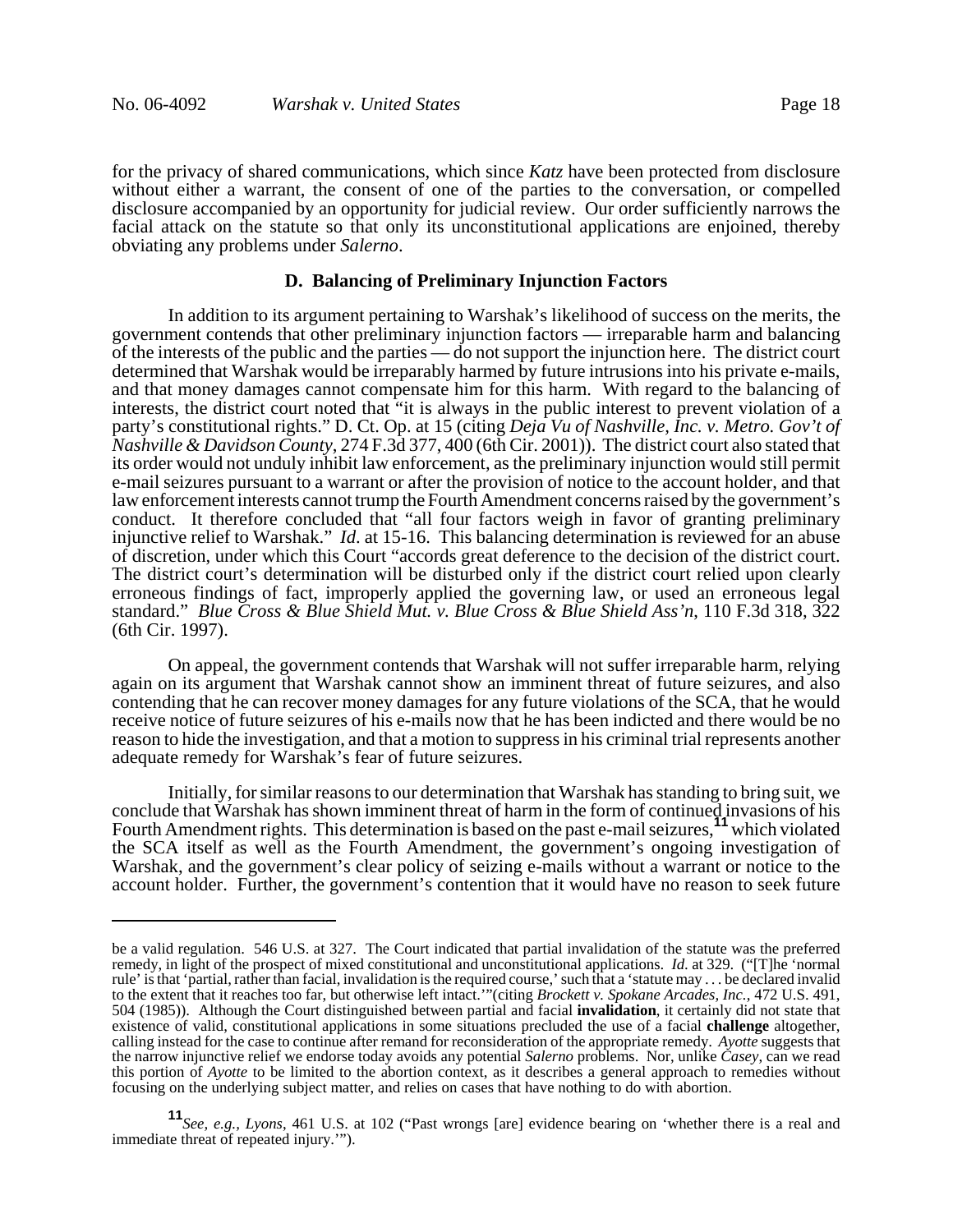disclosures without providing notice to Warshak seems at odds with its refusal to give him any assurance that this would be the case. Although it appears that Warshak made a general request that the government stop seeking court ordered seizures of his e-mails, rather than requesting notice pursuant to the statute, the government could have simply offered to provide notification under the statute, rather than replying with a blanket rejection. It also seems that the government would have reason not to provide Warshak with advance notice of any future searches of his e-mails. Although he has been indicted, and is obviously now aware of the investigation against him, it does not appear that Warshak is in custody, and thus he could have as much opportunity and incentive to destroy evidence now as he would have at any other time. Ultimately, the government's prior conduct renders it difficult for us to believe that Warshak's privacy interests can simply be trusted to the government's alleged "lack of interest" in future searches without prior notice.

The government's remaining arguments regarding alternative remedies would not protect the privacy interest that Warshak is seeking to uphold. His privacy interest in his e-mail conversations goes beyond not wanting to be incriminated by his e-mails, which is the only potential remedy from a suppression motion in his criminal case. Further, although money damages might be available to Warshak for the violations,**<sup>12</sup>** they similarly would not necessarily provide an adequate remedy. Warshak is seeking to protect the privacy of his communications, guaranteed to him by the Fourth Amendment, rather than merely seeking not to be incriminated by the content of his e-mails or to be compensated for the privacy violations he has suffered. We cannot conclude that the district court abused its discretion in finding that irreparable harm to Warshak supported the issuance of the preliminary injunction.

The district court's decision also appears to be supported by the balancing of the interests of Warshak, the government, and the public. Although the government claims that its investigative abilities will be unduly hampered by the injunction, it still can search e-mails stored with ISPs either through obtaining a warrant, by notifying the account holder, or, in light of our modification to the injunction, by making a fact specific showing that the account holder has waived his expectation of privacy with respect to the ISP. Further, under section 2703(f), it can require an ISP to preserve evidence "pending the issuance of a court order or other process," ameliorating any concerns about the destruction of evidence. This provision would seemingly address the government's concerns about destruction of evidence, as it could order the ISP to preserve evidence at the same time it provides Warshak notice of its intent to compel disclosure. To the extent that the government seeks to search e-mails covertly without a warrant, this interest is simply incompatible with the Fourth Amendment, and provides no basis for overturning the injunction. *See Almeida-Sanchez v. United States*, 413 U.S. 266, 273 (1973) ("The needs of law enforcement stand in constant tension with the Constitution's protections of the individual against certain exercises of official power. It is precisely the predictability of these pressures that counsels a resolute loyalty to constitutional safeguards."). Further, because "it is always in the public interest to prevent violation of a party's constitutional rights," this desire to conduct ex parte e-mail searches without notice to the account holder indicates that the public interest counsels in favor of the preliminary injunction. It goes without saying that Warshak's constitutional privacy interest is also advanced by the injunction.

For these reasons, we agree with the district court that the other preliminary injunction factors support the injunctive relief it issued. At a minimum, we would be hard-pressed to believe that they show in any way that the district court abused its discretion, particularly in light of the narrowed scope of the preliminary injunction that our added modification has imposed.

**<sup>12</sup>**18 U.S.C. § 2712 provides for monetary relief against the United States for violations of the SCA. Warshak's constitutional claims go beyond violations of the statute, however. Even so, he would still potentially have a cause of action under 42 U.S.C. § 1983, although one would have to imagine that he would face viable defenses of qualified immunity were he inclined to seek money damages.